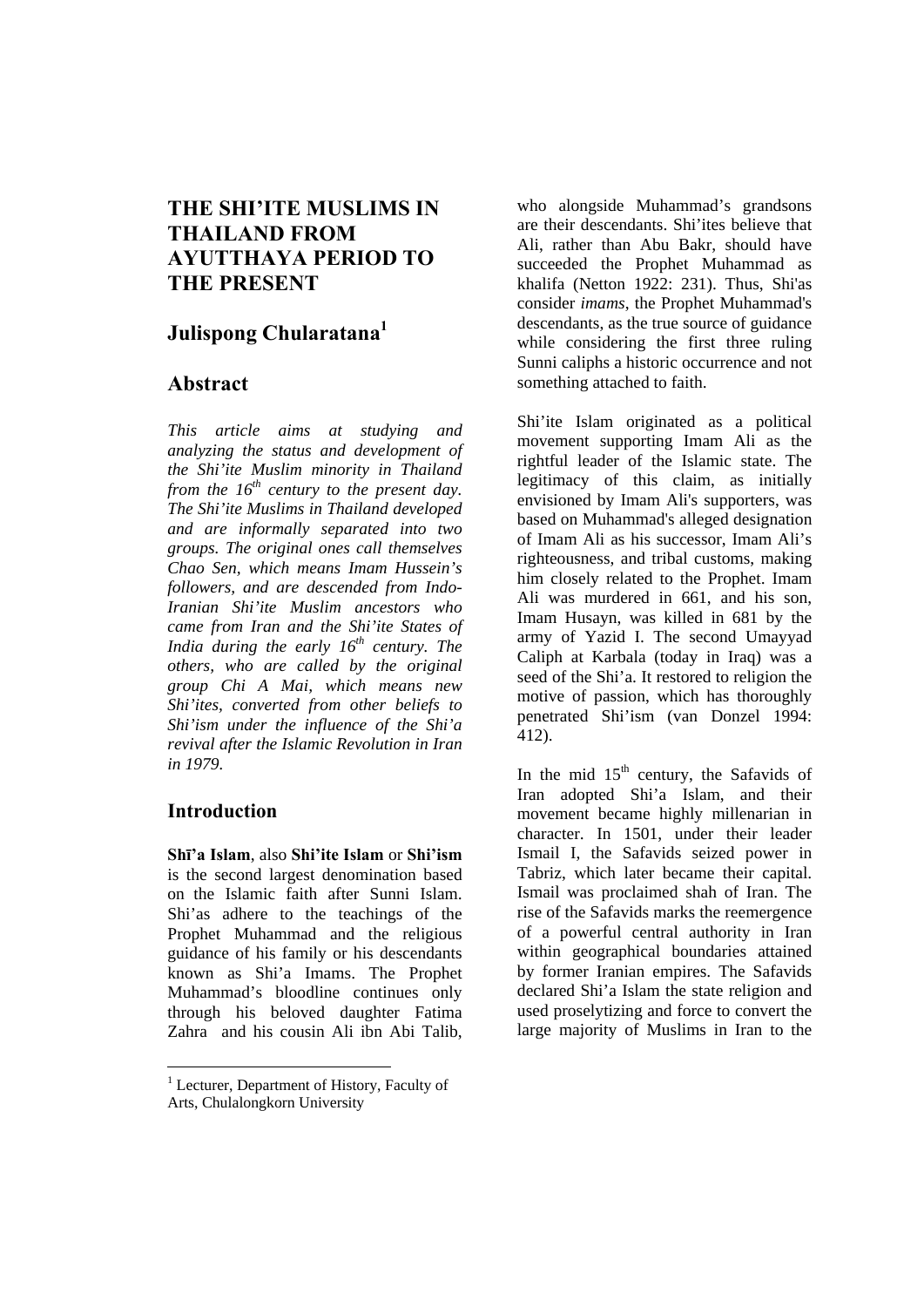Shi'a sect.<sup>2</sup> At present, a large portion of the world's Shi'a lives in the Middle East. Shi'a Muslims constitute a majority in Yemen, Azerbaijan, Iraq, Bahrain and especially Iran, where 90% of the population is Shi'a, giving it the highest percentage of Shi'a Muslims of any country in the world. In Lebanon, Shi'ites form a plurality, and they remain significant minorities in Afghanistan, Syria, India, Pakistan, Turkey and Yemen. Among the small Persian Gulf states, Qatar, Kuwait (~30%) and the United Arab Emirates (~16%) also have significant Shi'a minorities, as does the Eastern Province (~33%) of Saudi Arabia (Simon, Mattar and Bulliet 1996: 1652– 1653). According to Marcinkowski (2005: 17), about 20% of India's Muslim population is Shi'a, and significant Shi'a communities exist in the coastal regions of West Sumatra and Aceh in Indonesia.<sup>3</sup> Shi'a presence is negligible elsewhere in Southeast Asia, where Muslims are predominantly Shafi'i Sunnis.

Some Shi'ite Muslims also established communities outside the Islamic countries including Thailand. Although they are a minority among Muslims, they have had powerful and close relations with Thai society for more than four hundred years.

1

The main objective of this article is to explain and discuss the status and development of Shi'ite Muslims in Thailand from the establishment of their first community in the late  $16<sup>th</sup>$  century to the present day.

### **Muslims in Ayutthaya, the former capital of Thai Kingdom**

Muslim people in Ayutthaya had contact with the lands of Southeast Asia by sea trade routes from Africa, Arabia, and Persia via India more than a thousand years ago due to Siam<sup>4</sup> 's location on the international sea trade route from Iran to China. They established communities in a port of Siam before the  $16<sup>th</sup>$  century A.D. According to *The Book of Duarte Barbosa* (Barbosa 1967: 164–165), the record of a Portuguese traveler in the early  $16<sup>th</sup>$ century, several Muslim merchants from Arabia, Iran, India, Malaya and the Indonesian archipelago joined in the foreign trade with Chinese and local people in the western seaports of Ayutthaya, the former capital of the Thai Kingdom from the  $15<sup>th</sup>$  to the  $18<sup>th</sup>$ centuries.

In *The Suma Oriental of Tomé Pires* (Cortesao 1990: 109), Tomé Pires, another Portuguese traveler, notes the settlement of Muslims of many nationalities including Arab, Persian, Bengali, Kling (Muslims from southeastern India), and Chinese in the Siamese seaports. Fernao Mendes Pinto (1904: 63–65), a Portuguese traveler who passed through Siam in the mid  $16<sup>th</sup>$  century, wrote about two Turkish marshals who lived in Ayutthaya and led foreign troops to join the Siamese army in

<u>.</u>

<sup>&</sup>lt;sup>2</sup> See Tabatabai (1989: 66). Shah Ismail I announced that the Ithna Ashari of "Twelver" from Shi'ism was to be the official religion of the newly established group in 1501 A.D.. As previously noted, Ithna Ashari Shi'ism lay at the heart of power of the Safavid leaders, their claim to be the representatives on earth of the 12th imam or *Mahdi*, the last Shi'ite imam. See also Savoy (1980: 27).

<sup>&</sup>lt;sup>3</sup> During the 1980s and 1990s, many Malaysians and Indonesians (mostly former Sunnites) were found at the theological study center of Qum in Iran. See Marcinkowski (2005: 17).

<sup>&</sup>lt;sup>4</sup> "Siam" means the Ancient Thai Kingdom. This term was used in many documents during the Ayutthaya and early Rattanakosin periods.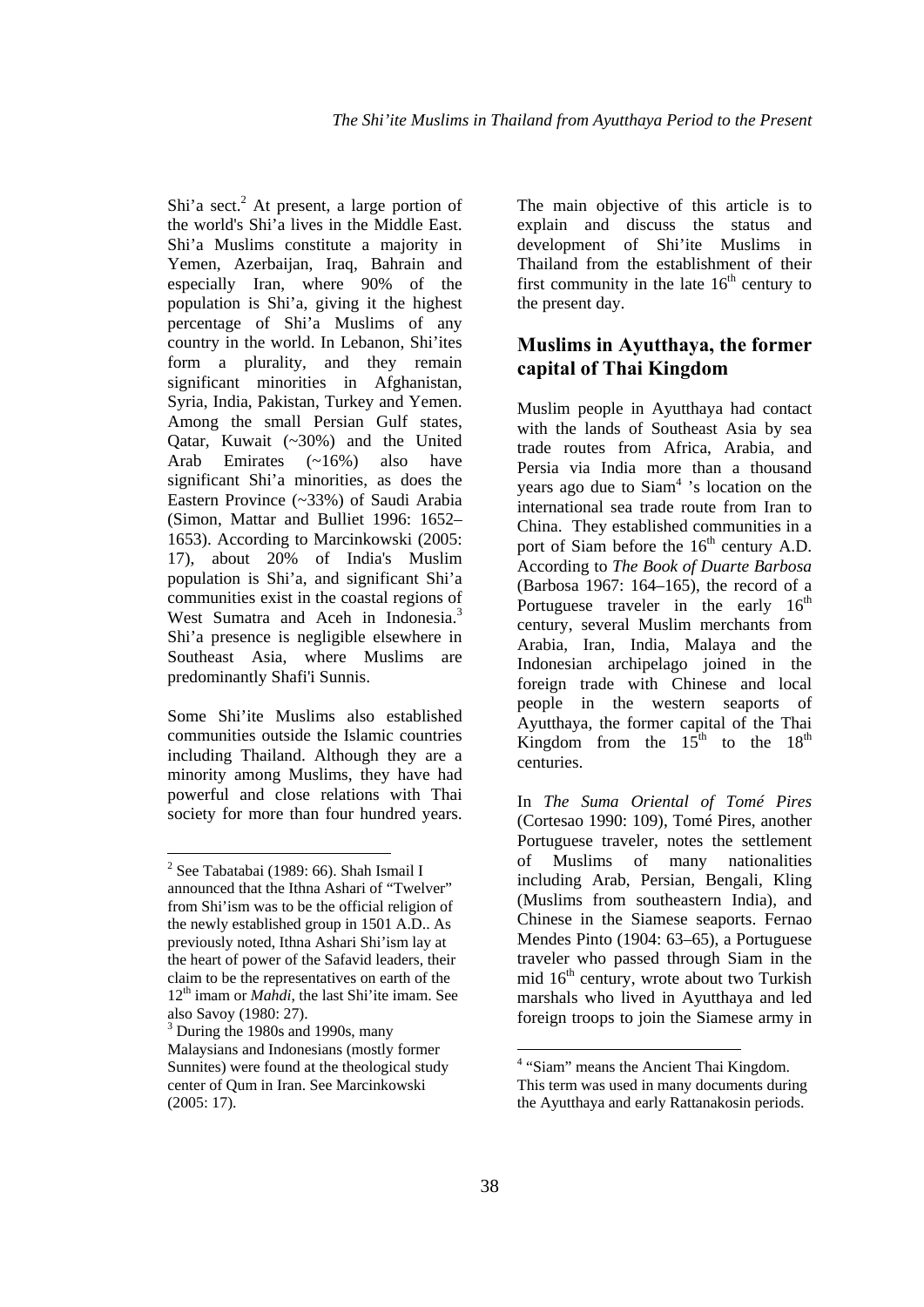1547–1548. He also remarked that there were seven mosques of the Turks and the Arabs, and about 30,000 households of the Moors in the capital of Siam. So it was possible that Muslim people had established communities in many Siamese cities before the  $16<sup>th</sup>$  century.

Ayutthaya, the capital of the Thai Kingdom from A.D. 1350 to A.D. 1767, is situated in central Thailand on an island surrounded by natural rivers which helped protect the city from enemies and connected the capital with the hinterland and sea through river branches. The city of Ayutthaya was the center not only for Thai administration but also for trade and commerce. For some four hundred years, the commerce of the Eastern world passed through Ayutthaya. Goods from those great trading empires, China and Japan to the east, and India and Persia to the west went back and forth through Siam. Thus, Muslims from different nations traveled into the land for trade and other purposes, and settled in the land of opportunity.

The Siamese referred to the various Muslim groups as a whole by the term *khaek*. This term was used to refer to people from the lands west of Thailand-India, Iran, Arabia, and the Middle East, whose people were mainly Islamic. Other nationalities from the West who were not Muslims but were not Europeans also fell under the category *khaek*, for example the Hindu. Later on, the Malays were also called *khaek*. From documents and other evidence in Thai history, the *khaek* immigrants in Siam could be separated into two groups. The first group consisted of those of the Islamic religion or so called Muslims, e.g. *khaek* Malay, *khaek* Cham, *khaek ya wa* (*khaek* Java), *khaek* Makassar and *khaek chao sen* (*khaek man khon* or the Shi'ite Muslims). The other group

consisted of people who practiced other religions, e.g. *khaek* Brahman, *khaek*  Hindu and *khaek* Sikh. According to the Royal Institute (1969: 2273 – 2272), the Siamese used the term *khaek* in the sense of 'foreigners,' and the term later meant the people from the West who were not Europeans.

There were three large groups or communities of Muslim in Ayutthaya. The first was the communities on the banks of the Chao Phraya, the greatest river of Thailand, opposite the south and southeast city walls. The second group was the communities inside the outer city walls near canals or the river, and the third group was the communities inside the city walls. However, there were other Muslims who spread to other areas, but mainly near the river or canals, or in trading areas or markets that were in contact with the urban communities.

**1. Muslims of the Cham Malay groups and from the Southeast Asian Archipelago** who resided in communities along the banks of the Chao Phraya opposite the south and southeast city walls were Muslims of Malay race or Muslims from the States in the Malay Peninsula, the Muslims of Makassar State in the Indonesian archipelago, and the Cham Muslims. Chularatana (2007: 94) notes that these Muslims consisted of both traders and political refugees that migrated into the country, so they were of varied professions and classes.

Pongsripian (1985: 7) states that the Muslims from the Malay Peninsula who settled in Siam ranged from merchants to slaves.<sup>5</sup> Moreover, there were also

<sup>5</sup> According to *The Suma Oriental of Tomé Pires* (Cortesao 1990), some merchants from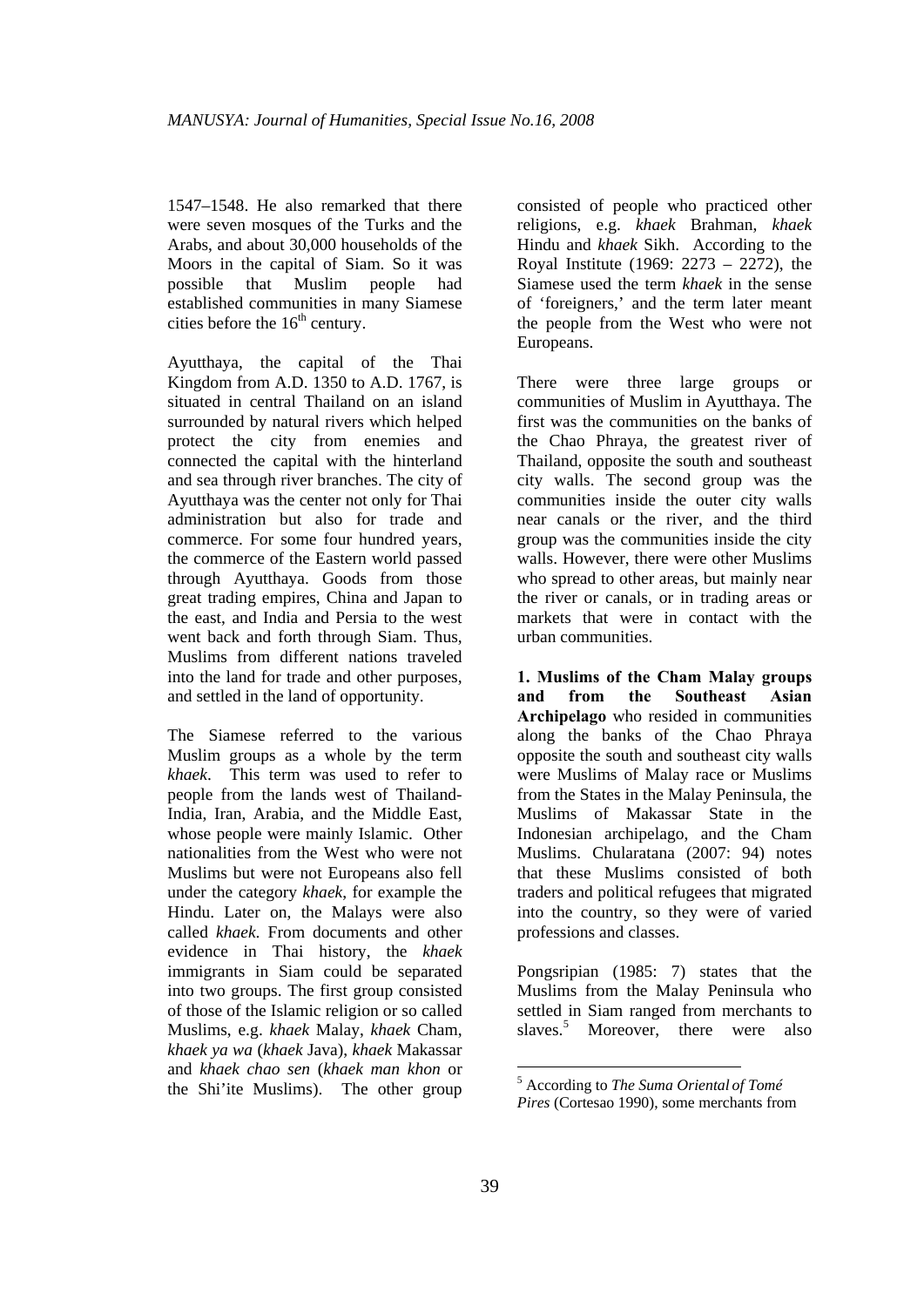1

prisoners of war from occasional conflicts between the Muslim states in the Malay Peninsula and Siam.<sup>6</sup> Most Malay merchants were in waterside communities for easy access to trade. Others resided outside of the city walls, in the south, adjacent to the Cham communities. As mentioned in *A History of South-East Asia* (Hall 1994: 346–347), the Muslims from the Southeast Asian archipelago states, namely Java and Makassar, were merchants and political refugees because those Muslim states were invaded by the Dutch or power struggles among themselves.

The Cham or *khaek* Cham originated from the south of Vietnam in the area of the triangle at the mouth of the Mekong. A group of Cham migrated to Ayutthaya in the early Ayutthaya period, with communities at the mouth of Khu Cham Canal, or in old documents *Patha Khu Cham* meaning "the village of the Cham,"<sup>7</sup>

Pattani, Kedah, Kelantan and Terengganu traded with the Chinese and the Moors at the seaports of Siam. In *The Suma Oriental* (Lach and Flaumenhaft 1965: 28), it is noted that some goods from Malacca, which were traded in Siam, included Malayan men and women slaves. In *The Chevalier de Chaumont and the Abbé de Choisy Aspects of the Embassy to Siam 1685* (Smithies 1997: 84), it is stated that most of the Malays in Siam were slaves and laborers.

1

 $6$  Some Muslim kingdoms in the Malay Peninsula such as Pattani and Kedah had been the tributary states of Siam. When they tried to overthrow the influence of Siamese power, the Siamese king would send their troops to subdue and forcibly move some Malay people to Ayutthaya. See Teeuw and Wyatt (1970: 228–235)

located in the south of the city of Ayutthaya near Wat Phut Thai Sawan.8 This area was considered one of the four largest markets around the capital city.<sup>9</sup> According to Hall (1994: 218) and Scupin (1980: 68), the Cham people came into Siam periodically, partly to trade and partly to escape political problems because the Kingdom of Champa was invaded by Vietnam at the end of the  $16<sup>th</sup>$  century, forcing a number of Cham people to flee to Java, Malaya, Cambodia and Siam. Moreover, the Cham that migrated to Cambodia were taken prisoner when the Siamese army invaded Cambodia.<sup>10</sup> When

*Version and Kromphra Paramanuchit Version and Northern Thai Chronicles, Phra Wichian Preecha (Noi)* "พระราชพงศาวดารกรุงศรีอยุธยาฉบับ

หลวงประเสริฐและฉบับกรมพระปรมานุชิตและพงศาวดาร

เหนือฉบับพระวิเชียรปรีชา (น้อย)"  $(1961b: 4)$  that in

1409 A.D. King Ramracha (1395–1409 A.D.) ordered the arrest of *Okya Maha Sena* (the Minister of State) for his opposition, but he was able to escape by crossing the river to Patha Khu Cham. Later, he supported King Nakharinthrathirat, the cousin of King Ramracha and the ruler of the city of Suphan Buri, to fight in removing his cousin from the throne. After King Nakharinthrathirat ruled the kingdom, he banished his cousin to live in Patha Khu Cham. There have been Muslim communities in the area of Patha Khu Cham until the present time. See also Kongchana (1999: 71)

8 Its name means "the Temple of Lord Buddha of the Heavens".

<sup>9</sup> The four famous floating markets around the city of Ayutthaya were the Namwon Bang Kra Cha Market in front of Phranang Choeng Temple, the Pak Khlong Khu Cham Market near the Cham community, the Khu Mai Rong Market and the Pak Khlong Wat Doem (A Yo Thaya Temple) Market near the Chinese temple. See Pongsripian (1985: 3) <sup>10</sup> The Cham Muslims originated in the kingdom of Champa in the south of present day Vietnam which had been invaded by the

<sup>7</sup> *Patha*, a Cambodian word, means camp or village. Thus, Patha Khu Cham is the village of Cham people. It was cited in *Royal Chronicles of Ayutthaya, Luang Prasert*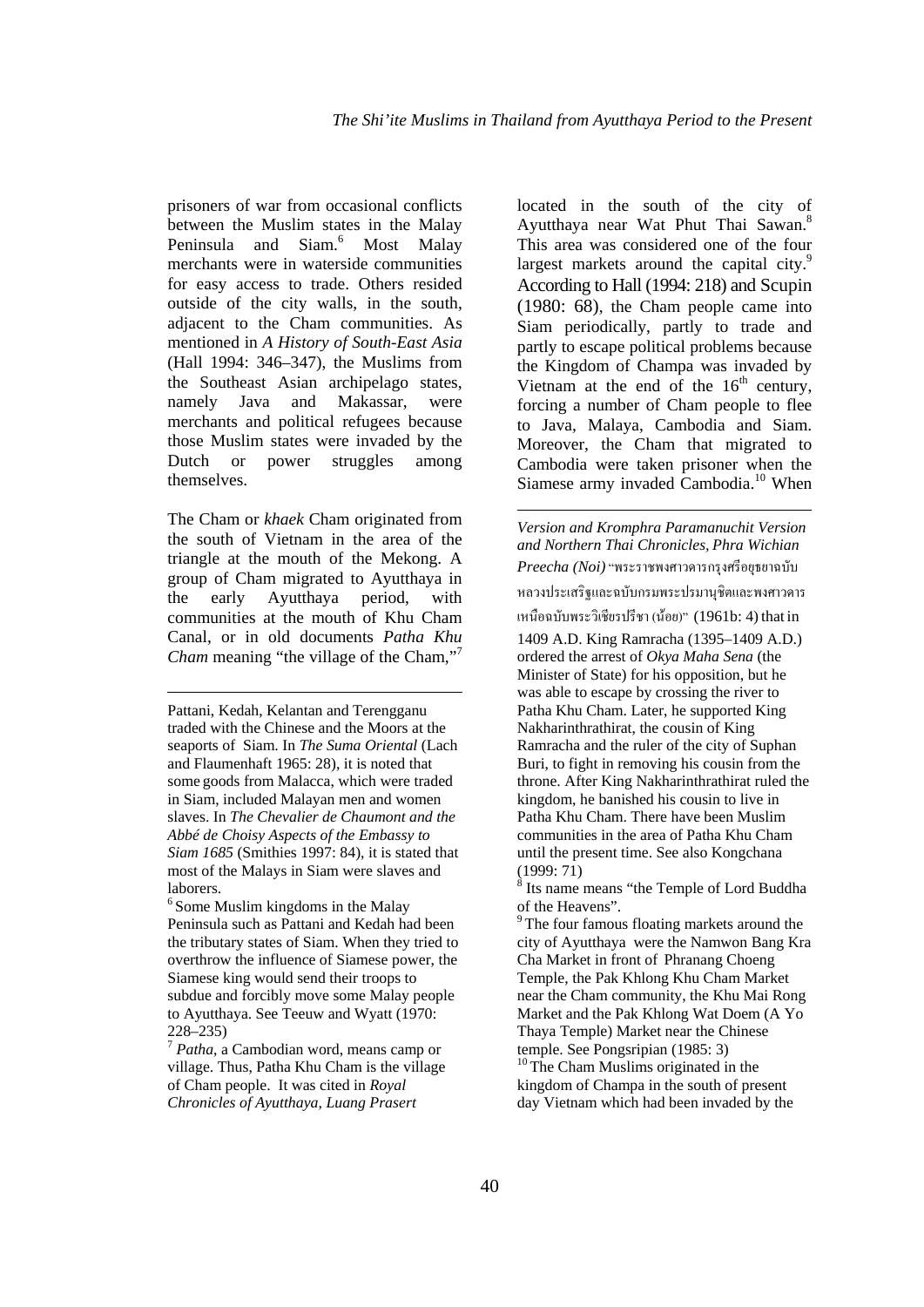more Cham refugees arrived, the communities expanded to both sides of the Khu Cham Canal. According to Chularatana (2007: 94), the Cham communities were close to the Muslims from Malaya and Makassar as they were Sunni Muslims of the same sect.

Foreign evidence during the reign of King Narai (1656–1688 A.D.) of Siam indicates that this group of Muslims was the largest (La Loubère 1969: 112). The French missionary, Nicolas Gervaise (1989: 58), who came to Ayutthaya during the reign of King Narai in 1683, recorded that the Malays outnumbered other Muslim groups in Siam and that this group of Muslims were merchants, shipping crew, craftsmen, farmers, and civil servants. The merchants and shipping crew were connected, as many Muslim merchants were ship masters, since the Malays, like the Chams, were also expert in shipping (Chularatana 2007: 96).

In *The Testimony of King Uthumphon*<sup>11</sup> (Pongsripian 1985: 7), it states that the Javanese-Malay *khaek* came by ship to trade with Siam regularly every year.

<u>.</u>

Pongsripian (1985: 7) also states that the area of the mouth of the Khu Cham Canal was the location for Muslim merchants from Java and Malaya selling beetle nuts, rattan, other baskets, and goods from the south. Their customers consisted of Chinese, *khaek*, French, English, Dutch and Portuguese merchants. Another group of Muslims were Cham craftsmen who wove materials and mats, the Malays who made cabin ropes from coconut husks and welded boat anchors to sell to foreign ship captains. Another group of Muslims must have been farmers because there was production of local sustainable products such as rice and agricultural produce as well as animal husbandry. $12$ 

In *Law of the Three Seals Volume I* (Khurusapha 1962: 308), it is noted that another profession of this group of Muslims was civil service, as evidenced in *Law of the Military and Provincial Hierarchies*13 which mentions the *Krom Asa Cham* (Cham Volunteer Corps) as a division of the Ministry of Defense with Phraya Ratchawangsan as *chao krom*<sup>14</sup> (the division chief), in charge of the Cham volunteers consisting of Muslims of Cham and Malay descent. Some of the Muslims in this community were civil servants in the capital city. *The Testimony of King Uthumphon* (Pongsripian 1985: 2) mentions that within the area at the mouth of the Khu Cham Canal, there was an important

<u>.</u>

Vietnamese during the  $14<sup>th</sup> - 15<sup>th</sup>$  centuries. They were forced to migrate from their homeland to the neighboring countries. Some of them migrated to Cambodia and set up communitiesin Kampong Thom and Kampong Cham near the Mekong. They were forcibly moved to Ayutthaya when Siamese troops invaded the kingdom of Cambodia in the 15<sup>th</sup> century. See Kongchana (1999: 71), Whitaker (1973: 73) and Scupin (1980: 68)

 $11$  King Uthumphon was the younger brother of King Ekkathat, the last monarch of Ayutthaya. After the fall of Ayutthaya to the Burmese army, King Ekkathat died but his brother was caught and forcibly moved as a war prisoner to Burma. Later, he was examined about the story of Ayutthaya which was recorded in the testimony.

 $12$  Kongchana (1999: 77) explains that the Cham communities in the Ayutthaya period which were situated near the Khu Cham Canal, were farming society. They grew floating rice on the banks of the canal near their villages. <sup>13</sup> *Law of the Military and Provincial* 

*Hierarchies* (พระอัยการตําแหนงหนาทหารหัวเมือง) is a regulation in the Ancient Laws of Ayutthaya. <sup>14</sup> The ranks of Ayutthaya bureaucrats from high to low consist of *Chaophraya*, *Phraya*, *Phra*, *Luang*, *Khun*, *Muen*, *Phan*.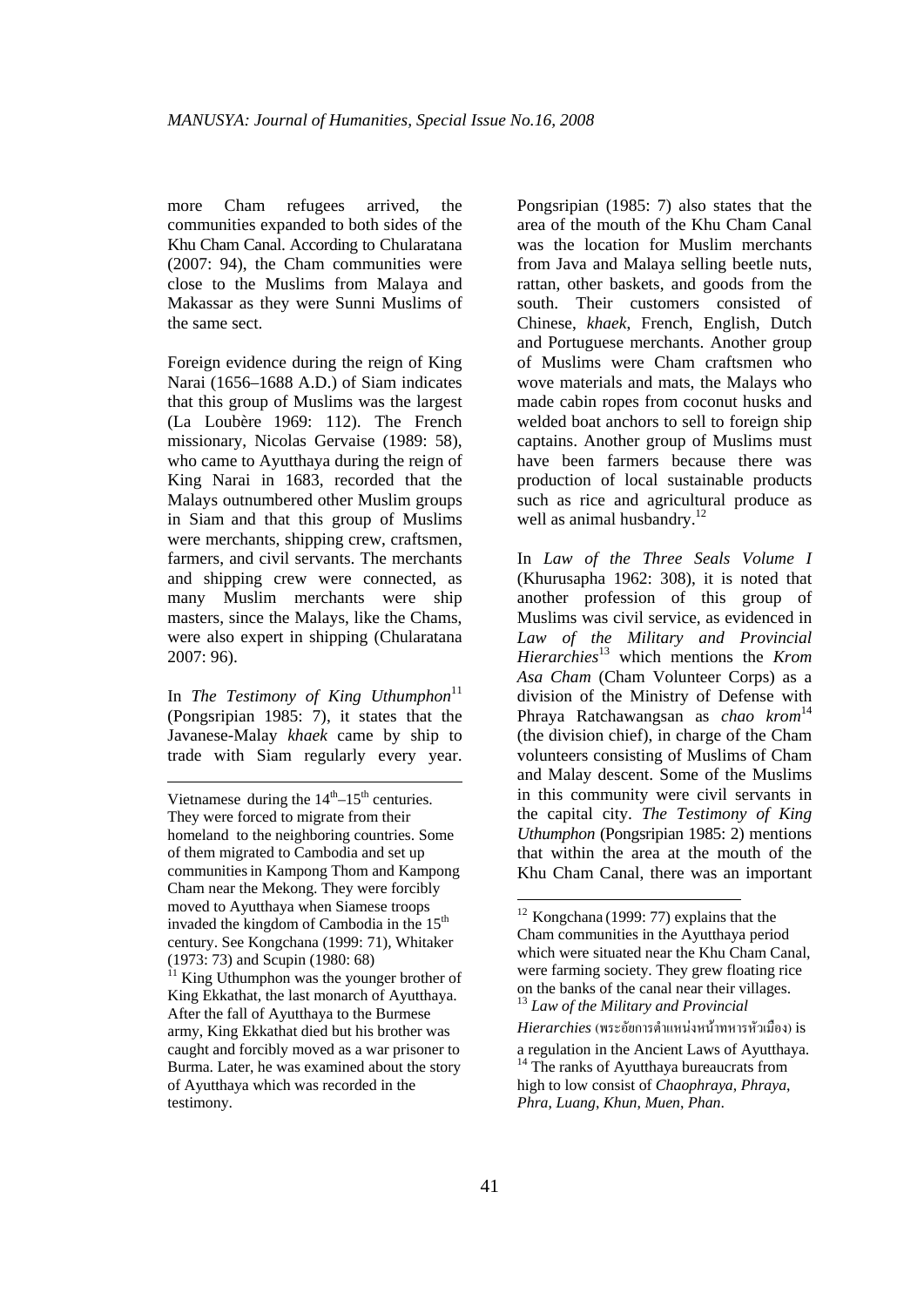*tha nam* (river ferry) called *Tha Nam Phraya Ratchawangsan* where was used to cross between the south side and inside the capital. The ferry was located near the house of *Phraya Ratchawangsan*, the division chief of *Krom Asa Cham*, who was in charge of the Cham communities in Ayutthaya. Some of the Cham and Malay Muslims who were civil servants in the *Krom Asa Cham* must have used this ferry to travel between inside the city walls and their communities at the Khu Cham Canal.

2. *Khaek thet* **groups, Muslims from Pattani and groups of Muslims with small enterprises** settled in communities just outside the city walls, near canals or rivers to the south of the city island. They

were *khaek ta ni* (Pattani Muslims) and *khaek thet*. The *khaek thet* might have been Sunni Arabian or Indian Muslims who resided in the Tha Ka Yi area, the old *khaek* area of Ayutthaya. They built houses on the capital city side in the east and south, as mentioned by Dewongsa (1987: 19). This group of Muslims consisted of both small merchants selling in the city markets and those selling from ships anchored around Ban Nam Won Bang Kra Cha Market.



Figure 1: Map of Muslim Communities in Ayutthaya City (Source: Garnier 2004: 146–147)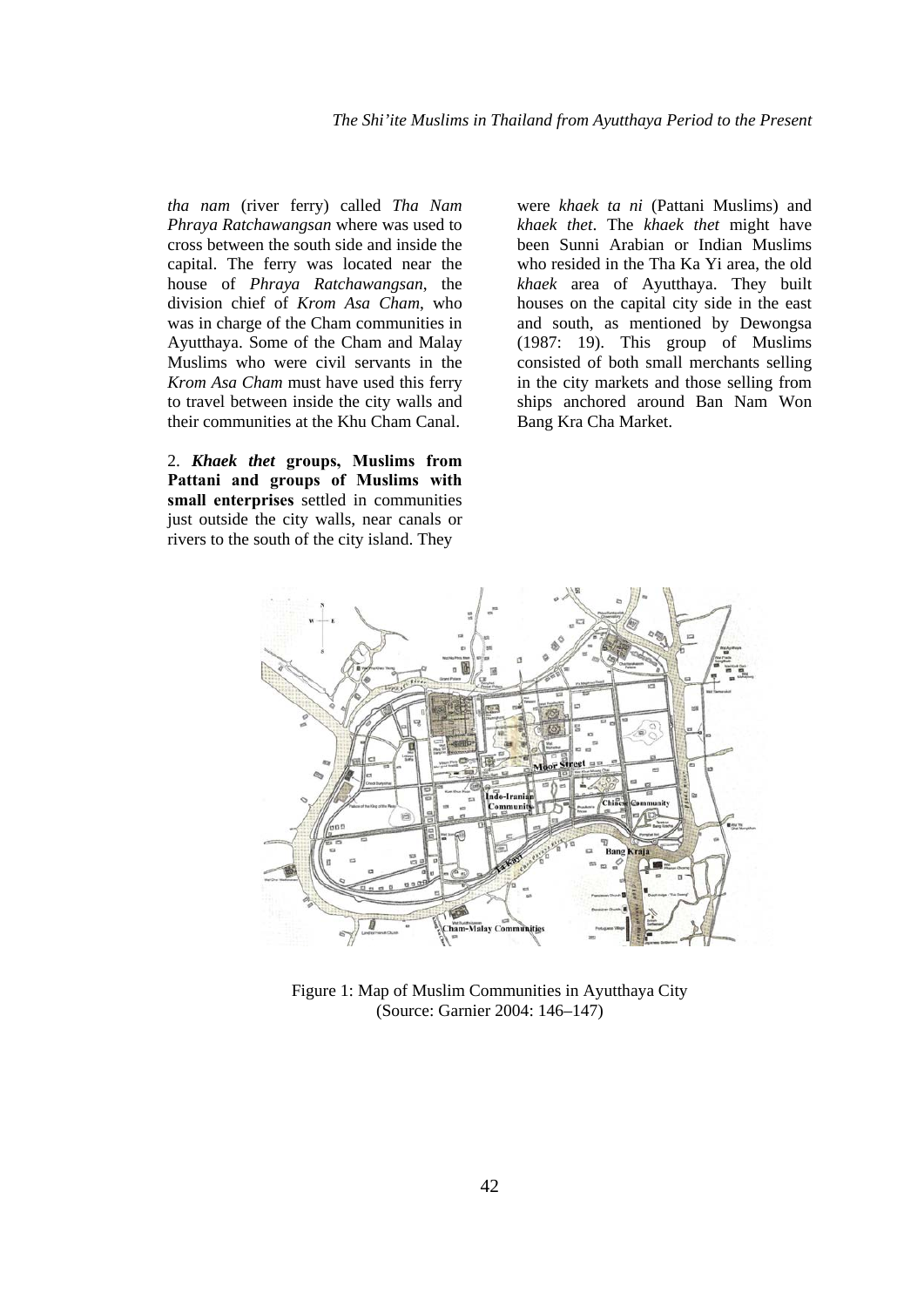The area of Ban Nam Won Bang Kra Cha Market was where the Chao Phraya and the Pa Sak joined to the southeast of the city of Ayutthaya. It was the route local merchants to ship merchandise from the north to sell, and foreign merchants would bring their ships to offload and buy local goods. The Muslims in this area were mainly merchants and craftsmen, building their homes along the Chao Phraya. The merchants would trade with foreign ships and at the same time buy their goods to sell in the city markets.<sup>15</sup> The craftsmen who were *khaek thet* and *khaek* Malay made cabin ropes from coconut husks and welded boat anchors to sell to foreign ship captains. Others were *khaek ta ni* who lived near Wat Lot Chong and were weavers of silk and cotton material, both plain and patterned, which they sold.

3. **Indo-Iranian Muslims** resided inside the city walls and consisted of Iranian, Arabian, Turkish and Indian Muslims. They were of mixed ethnicity and culture and were known as **"**Indo-Iranian Muslims**"**. However, according to Chardin (1988: 126), it is difficult to determine the real ethnicity of this group because Iranwas a place of many races that were already mixed to a certain extent, $16$  as were the Muslims in India who were mixed between locals and Muslims from Arabia,

1

Turkey and Iran (Datta, Raychaudhuri and Majumdar 1987: 451–452, 469).

According to Cole (1988: 22), Indian Ocean trade routes linked the Persian Gulf with southern India, encouraging a migration of people and ideas between the two areas. Iranian nobles, administrators, military men, and literati flooded into the<br>Deccan during the  $13<sup>th</sup>$  century. Deccan during the  $13<sup>th</sup>$  century. Diplomatically and in its elite culture, southern India became a dependency of Iran under the Safavid Empire in the  $16<sup>th</sup>$ century. The longest-lasting of the Shi'aruled states in the Deccan was the Qutab Shahi kingdom of Golconda (1512–1687). Before this kingdom came into power, the Nizam Shahi kingdom of Ahmadnagar (1508–1633) and the Adil Shahi kingdom of Bijapur, the Shi'ite Iranian diasporas had spread along the Deccan and the Coromandel coast of Southeastern India.

The Qutab Shahi kingdom of Golconda served thus also as an important gateway to Southeast Asia. By the second half of the  $16<sup>th</sup>$  century, there existed intensive trade links between Golconda's main port at Masulipatum and Siamese Tenasserim, as mentioned by Alam (1959: 169–87) and Arasaratnam (1984: 113–35). The sea trade route from southeastern India to the western seaports of Siam not only fostered the politico-economic relations between the Shi'ite Deccan states and Siam, but also supported the expansion of Shi'ism to the Buddhist Kingdom of Ayutthaya.

## **Shi'ite Indo-Iranian Muslims during the Ayutthaya period**

Western documents generally call the Indo-Iranian Muslims in Thailand "Moors" which was the term the Portuguese and Spanish used for Muslims or people of the Islamic religion who came

 $15$  Pongsripian (1985: 15) cited that there were *khaek thet* (Muslims from the country west of Siam) shops at the Chi Kun Market in the city wall where jewellery and brasses were sold. 16 According to Chardin (1988: 26), Iran was a

place of many races that were already mixed to a certain extent. The majorraces of Iranians are the Persian, the Kurdish, the Gilani, the Mazanderani, the Lori and the Baluchi, and the major non-Iranian races are the Semitic or Arabs and the Turkish. See also Limbert (1987: 21)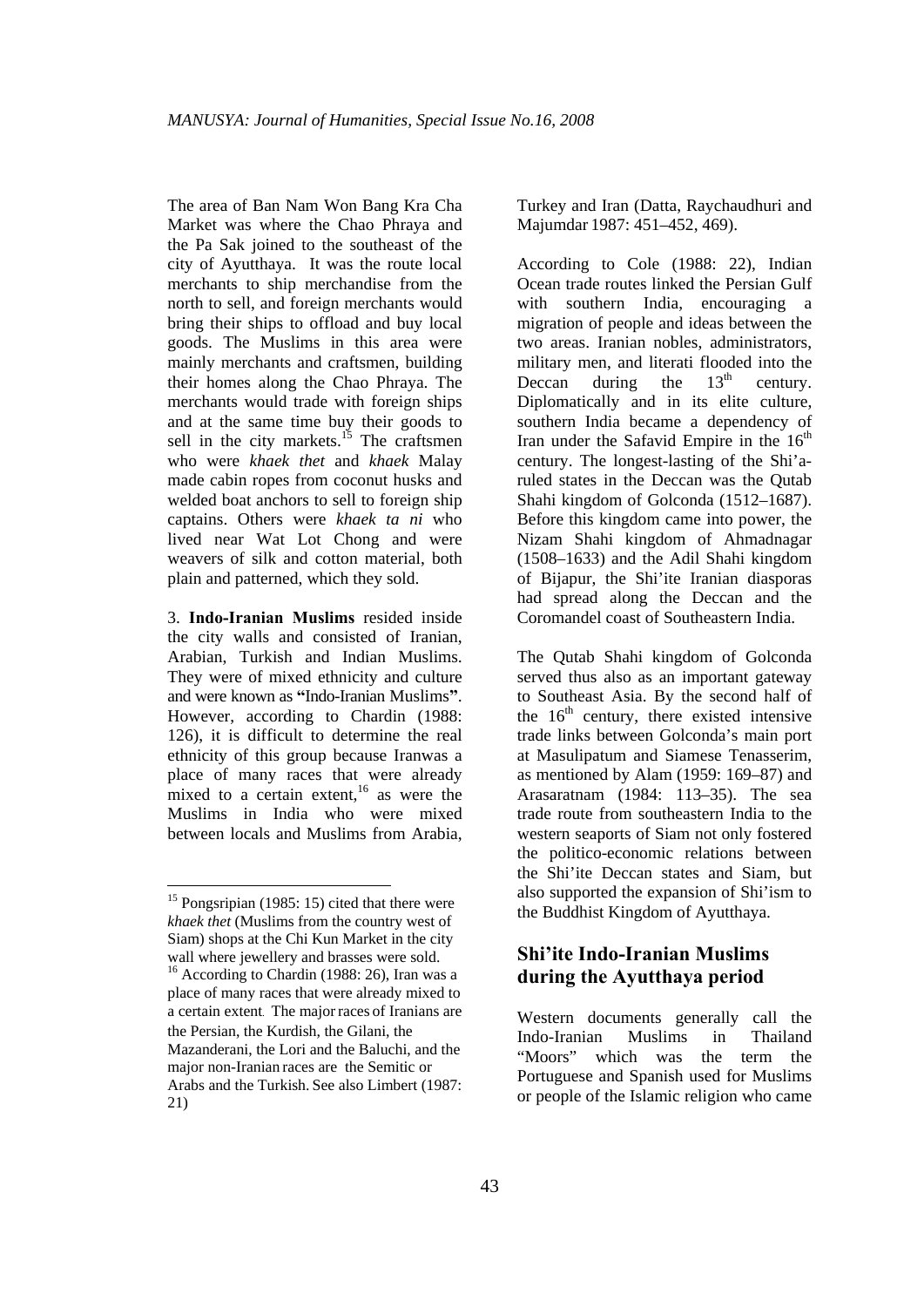from North and East Africa, the Middle East, Central Asia, and India. It was a general term that did not distinguish between race, region or religious sect. When other Westerners came to Asia later, they also used the Portuguese and Spanish term "Moors".

The word 'Moors' in Western documents therefore included the Muslims from West Asia and sometimes also Muslims from India. In the account of the Chevalier de Chaumont, the first French envoy sent by King Louis XIV to King Narai's court in 1685, the name "Moors" included Turks, Persians, Moguls, Golcondans and Muslims from Bengal.

The Siamese during the Ayutthaya period called the Indo-Iranian Muslims by various names, for instance, *khaek chao sen, khaek ma ngon*, *khaek yai* and *khaek thet*. The term *khaek chao sen* was used by the Siamese to denote Muslims of this sect, the word *chao sen* being the name of Imam Hussein, one of the most important imams of Shi'ite Islam. The Siamese called this group *khaek chao sen* because the Indo-Iranian Muslims during the Ayutthaya period were Muslims of the Shi'ite sect. According to Smithies (1997: 84) and Gervaise (1989: 175), westerners recorded that the Moors in Siam were a different sect of Muslims from the Malay as the Malay were of the *Shafis* school of Laws from the Sunni sect and the Moors in Siam mostly were *Ithna-asharis* or *Imamiyya*, one of the Shi'ite Muslim sects.

According to Kanjanakphan (1974: 49), the term *khaek ma ngon* comes from the word "Mogul" or "Mughal" because the Siamese thought that this group of Muslims were *khaek* Mughal (but actually the Mughal Indians were Sunni Muslims) or they were using the Western terms Moors, Mughals or Mouros.<sup>17</sup> *Ma ngon*  may also have come from the word "Mahol" which the Iranians used to refer to Indian Muslims, as evidenced in *Safinai ye Sulaimani* "the Ship of Sulaiman" (Rabi 1972: 95), a travel account of the Iranian envoy from the Safavid Shah Sulaiman of Iran to King Narai's court in 1685. It records that the Mahols were Shi'ite Muslims from India. Thus the term *khaek ma ngon* probably meant the Indo-Iranian Shi'ite Muslims. This term appears in *Poems on Festivals* (กาพยหอโคลงวาดวย

งานณขัตฤกษ) by King Rama II (Khurusapha 1961a: 28) which mentions the *Muharram* Ceremony, a ceremonial procession in memory of the martyrdom of Imam Hussein of the *khaek chao sen* or *khaek ma ngon* in Siam. According to Thipakorawong (1979: 131), the Siamese Minister of Trade and Commerce, called the *khaek chao sen* or Shi'ite Muslims *khaek ma hon* or *khaek ma ngon*.

According to Kaempfer (1987: 4), Gervaise (1989: 39), Choisy (1993) and Smithies (1997: 165), this group of Muslims was said to reside inside the city walls near the Chinese district, with houses and shops along the large brick road which led to the Royal Palace. The Indo-Iranian Muslims had their communities in the commercial district of Ayutthaya, from the Chinese gate to the gate south of Tha Ka Yi.<sup>18</sup> *The Testimony* 

<sup>&</sup>lt;sup>17</sup> Portuguese and Spanish always call the Muslim people "Mouro".

<sup>18</sup> *Book of Court Customs in the Ayutthaya Period* (ตำราแบบธรรมเนียมในราชสำนักครั้งกรงเก่า)

mentions that the two Muslim officials, Khun Kocha Ishak and Khun Raja Setdhi, took responsibility for overseeing and protecting the Muslim district from *Pratu Chin* (the Chinese Gate) to *Pratu Tai Tha Ka Yi* (the Gate South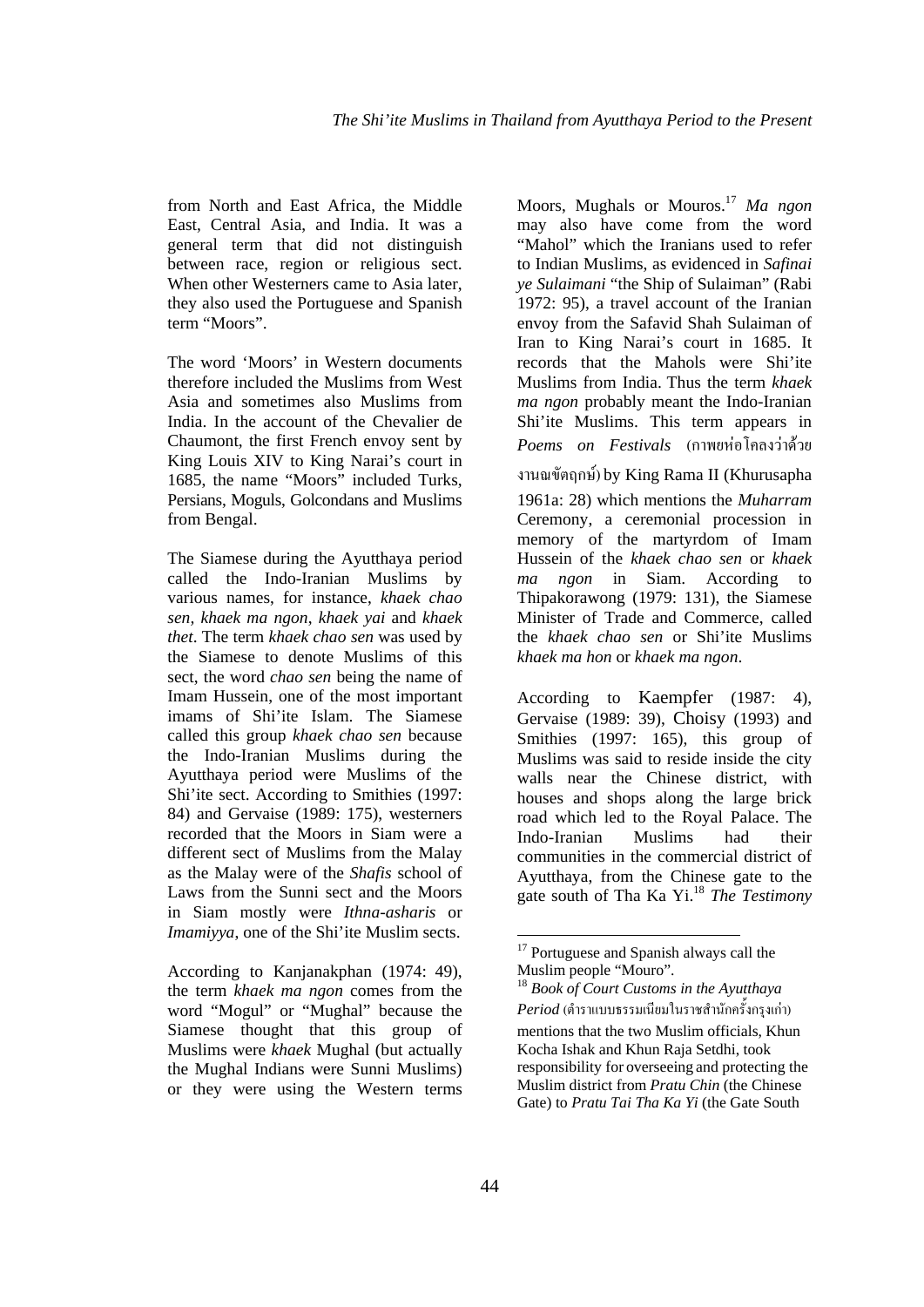*of King Uthumphon* describes the area where these Muslims lived as almost in the center of the capital city, and because the Siamese called these Muslims *khaek thet*, *khaek yai* or *khaek chao sen*, the landmarks in the area of these communities bore their name, for instance, *Ban Khaek Yai Chao Sen* (the village of *khaek yai chao sen*), *Khlong Pratu Thet* (the canal of *khaek thet* gate) and *Thanon Ban Khaek Yai* (*ban khaek yai* street).19 In this area, there were houses and shops along the roads that were called "bazaars" which were depicted in Western paintings as rows of shops parallel to the road. This group of Muslims also built religious places in the communities<sup>20</sup> as evidenced in the account of the French during the reign of King Narai which mentions that the Moors performed their religious rites in this area.

Nowadays, there are few traces of the Shi'ite Muslim presence in Ayutthaya

1

73.

วินิจฉัยของพระยาโบราณราชธานินทรเรื่องศิลปะและภูมิ

because the city was destroyed and burnt in the battle between Ayutthaya and Burma in 1767 A.D. However, we are able to find some ruins of buildings such as an Indo-Iranian style arch bridge and the pedestal of a religious building in the area of the Phranakhon Si Ayutthaya Rajabhat University in Ayutthaya city.

The main factor that persuaded the Court to permit this group of Muslims to settle down inside the city walls, along with the Chinese, was the importance of the community to local and international trade. The Muslims inside the city walls were merchants who bought luxury goods to sell, such as Persian carpets, rose water, brocades, jewelry and gold ornaments.<sup>21</sup> These goods were expensive and bought by the rich, courtiers, members of the royal family and the King, who resided within the city walls. These merchants must have been selling to rich and powerful people in the capital city from the beginning, so they received special treatment to set up their communities in the important areas of Ayutthaya. Gervaise (1989: 63) points out that the Moor merchants played as prominent a role as the Chinese merchants in the commerce of Siam. As noted in Na Pombejra (1990: 130), in the  $17<sup>th</sup>$  century, the rulers and members of the royal family, plus some of

of Tha Ka Yi) . See *Book of the Siamese Court Customs Volume 2* (ลัทธิธรรมเนียมตาง ๆ เลมสอง) , 1972, p. 519.

<sup>&</sup>lt;sup>19</sup> It was probably called Shikun Street, a name which came from Sheikh Street, meaning the Street of Scholars.

<sup>&</sup>lt;sup>20</sup> Phraya Boran Rajchatanin, the Lord Lieutenant of Ayutthaya district in King Rama V's reign, called *thung khaek* (the Muslim pasture) which stood in the area of the Phranakhon Si Ayutthaya Rajabhat University nowadays. There are some ruins of the building in itsuch as an Indo-Iranian style arc bridge and a pedestal of the religious building. See *An Explanation of the Ayutthaya Map with Phraya Boran Rajchatanin's Opinions Concerning the Art and Historical Background of Ayutthaya and Phichit* (อธิบายแผนที่พระนครศรีอยุธยากับคำ

สถานกรุงศรีอยุธยาและจังหวัดพิจิตร) , 1971, pp. 72–

<sup>&</sup>lt;sup>21</sup> The Dutch trade records cited that clothes and golden treasures from Persia were highly valued in the Ayutthaya market. See Suttakul (1970: 61). The records of French merchants mention that some of the presents which were given to Constantine Phaulkon, King Narai's Greek counselor, also included Persian wine, rose water and Persian fruits. See *Collected Historical Data Volume 25 (Part 41–43), French Merchants' Records* (ประชุมพงศาวดารเลม ที่ 25 ภาคที่ 41 (ตอ) ถึงภาคที่ 42–43, จดหมายเหตุพอคา ฝรั่งเศส), 1968, p. 270.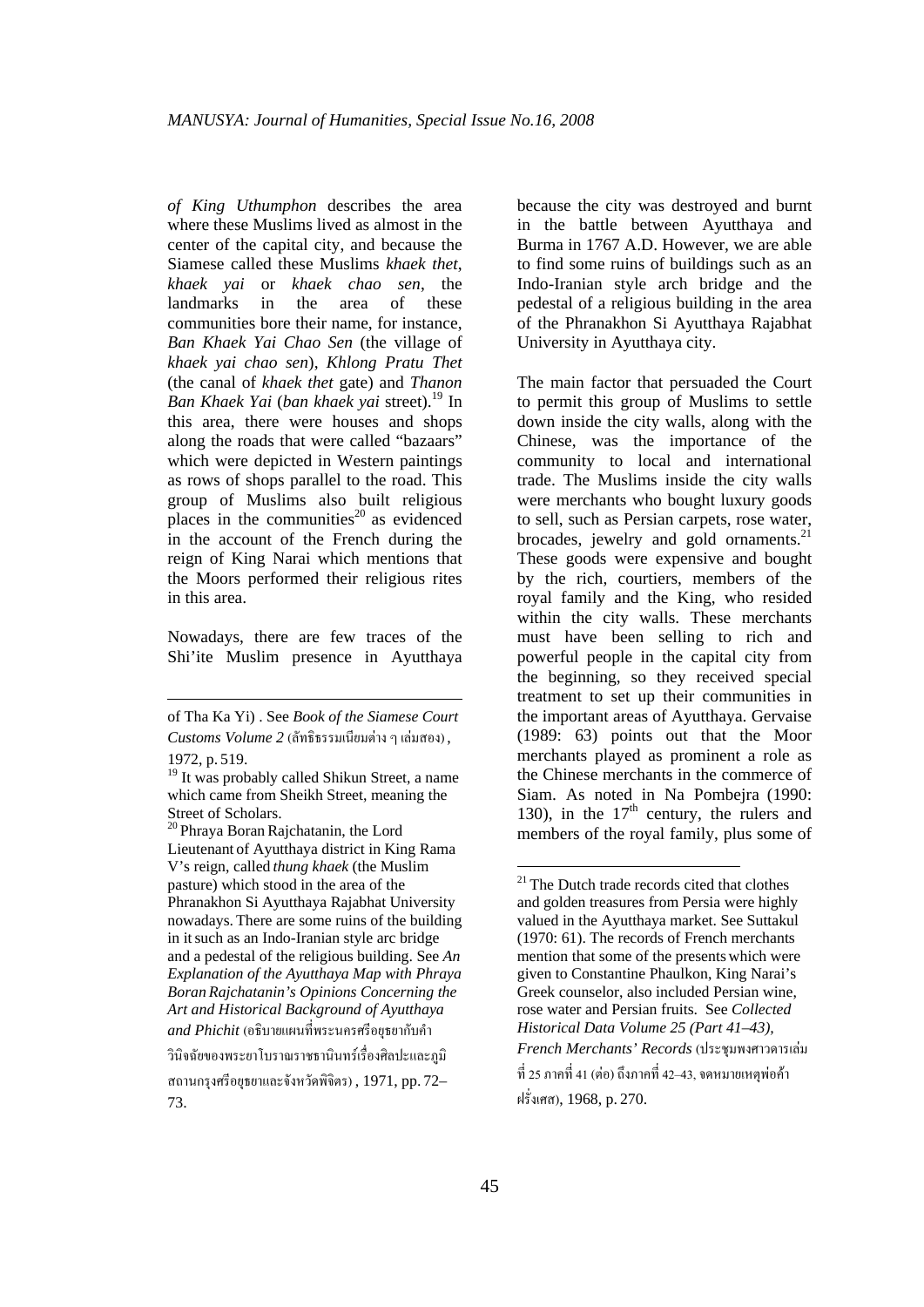the *khun nang*, nobility, prospered by relying on foreign merchants to conduct this trade on their behalf. Thus, according to Andaya (1999: 135), as one of the two principal trading communities, the Muslim merchants, especially those from Persia and India, had a significant impact on the history of Ayutthaya.

This group of Muslims also worked in government, both in military and civil service. The ones in military service were in the *Kong Asa Tang Chat* (the Foreign Volunteer Corps) and the Royal Guards appointed by the King to work as special forces, possibly volunteers or foreign volunteers specifically employed for this purpose.<sup>22</sup> Rabi (1972: 100) mentions that King Narai employed 200 Iranians from India to be his Royal Guards, whereas Guy Tachard, a French Jesuit priest who came to Ayutthaya for the first time in 1685 in the reign of King Narai, describes the welcome ceremony for the French diplomatic corps of Chevalier de Chaumont as including a company of Moor soldiers on horseback carrying spears on duty in the second level of the Royal Palace. In the fourth level of the Palace, in the two side halls, there were around 500 Persian Royal Guards (Tachard 1999: 166). The Indo-Iranian Muslim Volunteer Corps must have resided inside the city walls in the same

<u>.</u>

manner as other Muslims of the same race, as they had to work in close contact with the King and also perform religious rites with their own communities.

As for those in the bureaucracy, most were attached to the *Krom Tha Khwa*, the Siamese Department of Western Maritime Trade Affairs, and also resided inside the city walls. *Krom Tha Khwa* is a commerce and foreign communication section under the *Krom Phra Khlang* (the Department of Trade and Treasury), with responsibility for commerce, the merchant marine, and foreign affairs. However, *Krom Tha Khwa* had another important duty: the supervision of foreign subjects consisting of Muslims, Hindus, Armenians and baptized Christians. Therefore, even if the majority of officials in the *Krom Tha Khwa* were Muslims, there were officials and experts of other nationalities in these positions, e.g. Portuguese, Hindu Indians and Armenians. The majority of these officials were the groups that came originally from lands west of Siam or were related to the Westerners, for example, those who were baptized Christians.

According to the Chronicle of the Bunnag Family, a record of history of officials in the Bunnag family, a powerful family in Siam in the early Rattanakosin or Bangkok period,<sup>23</sup> Sheikh Ahmad, as ancestor who was a Shi'ite Iranian, came to trade in Siam with his younger brother Muhammad Sa-id in 1603 A.D., during the reign of King Ekathotsarot (1605–1610) and began to serve in the civil service in the reign of King Song Tham (1610–1628), the younger son of King Ekathotsarot. The

<sup>&</sup>lt;sup>22</sup> Prince Damrongrachanuphap (1991: 42), the Minister of the Interior in King Rama V's reign, explained that the *Kong Asa Tang Chat*  (The Foreign Volunteer Corps) consisted at first of foreigners who had had military skills, and volunteered in the Siamese army. Later, they were collected into the *Kong Asa* (The Volunteer Corps) which was sent into battle, and separated by nation, for example*Kong Asa Nippon* (The Japanese Volunteer Corps) and *Krom Asa Cham* (The Cham Volunteer Corp Division).

<sup>&</sup>lt;sup>23</sup> Bunnag was the most powerful family in Thailand in the  $18<sup>th</sup> - 19<sup>th</sup>$  century. Some of the members of this family held high ranks in the Thai government for a hundred years into the early Bangkok Era.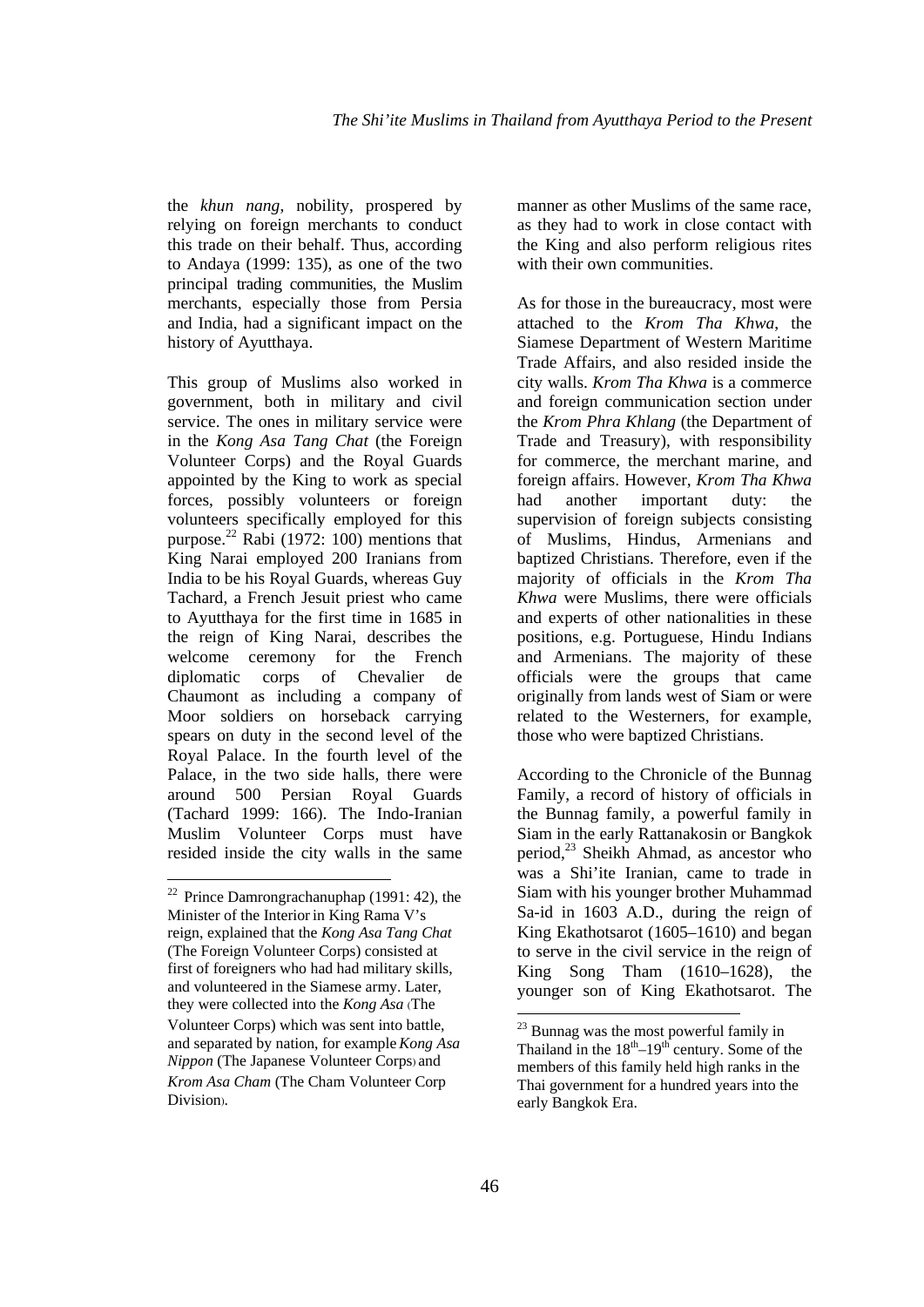book states that Sheikh Ahmad assisted in the activities of *Krom Tha*, the Foreign Trade Department, and was later appointed head of *Krom Tha Khwa* as *chularajmontri*, 24 the head of Muslim communities in Ayutthaya. This same book also mentions that Sheikh Ahmad was a very close personal friend of *Phraya Maha Amat*, 25 who later became King Prasat Thong (1629–1656), the king of Siam after King Songtham. According to Chularatana (2003: 156), all of the *chularajmontri* men of Siam before the democratic revolution in Thailand in 1932 were descended from Sheikh Ahmad and the *Krom Tha Khwa* administration was monopolized by Shi'ite Muslims of his family.

During the  $16<sup>th</sup>$  and the  $17<sup>th</sup>$  centuries, the shahs of the Safavid dynasty ruled Iran. In those days, they wanted to expand their influence and so built up communities of Shi'ite Iranians in India. According to Sykes (1969: 175–77) and Floor (2001: 180–81), Shah Abbas I (1587–1629) of Iran had a very close relationship with the Emperor of the Mughal dynasty. At the same time, the shahs of the Safavid dynasty also supported the Shi'ite states of India, such as Golconda, Bijapur, and Ahmadnagar, by sending different experts into the civil service in those states. Many Iranians married local women, mixing races and cultures. This group of Indo-Iranian people, especially Indo-Iranian

1

Muslims, had important roles in the building the trading networks and linking Iranian politics, religion, society and culture to Eastern lands. Shah Abbas I also expanded trade with China, having diplomatic ties with the Chinese court, to the point of bringing Chinese craftsmen to build chinaware factories in Iran. Silk from Persia was widely distributed as far as the palaces of the Shoguns of Japan. It was during the time of Shah Abbas I that a large number of Iranians came to trade and expand their influence in Southeast Asia.

Sheikh Ahmad traveled to Ayutthaya under the context of political, economic, religious and cultural expansion by the Iranian court during the Safavid dynasty. At the same time, an important supporting factor was that the Kingdom of Ayutthaya had developed into a cosmopolitan port which welcomed the migration of people of other nationalities and other religions. The Kingdom of Ayutthaya had become a stronghold for Shi'ite Muslims from Iran and India who came to expand trade and Shi'ism.

Moreover, there were religious institutes called *Kudi Thong* or the Golden *imambara* within the community to hold ritual ceremonies and to act as community centers. *Imambara* in Urdu (Indian Muslim language) or *imamsadeh* in Farsi means the house of the *imam*. The original *imambara* in Ayutthaya looked like some styles of local architecture in the northeastern provinces of Iran near the Caspian Sea in Mazanderan and Gilan. Sheikh Ahmad probably came from a town named "Kunni" in the northeastern part of Iran near the Caspian Sea (Chularatana 2004: 94–105), and he probably built an *imambara* in Ayutthaya in the same style as in his homeland. The *imambara* buildings in Siam remained

 $24$  Thipakorawong (1979:12) states that *chularajmontri* compounds of an Arabic word *shura* means an Islamic council and a Sanskrit word *montri* means a King's counselor so that *chularajmontri* means the King's Muslim counselor. He was the head of Muslims in

Thailand as *Sheikh al Islam*. 25 Thipakorawong (1979:14) notes that *Phraya Maha Amat* was lord of the Ministry of Defense.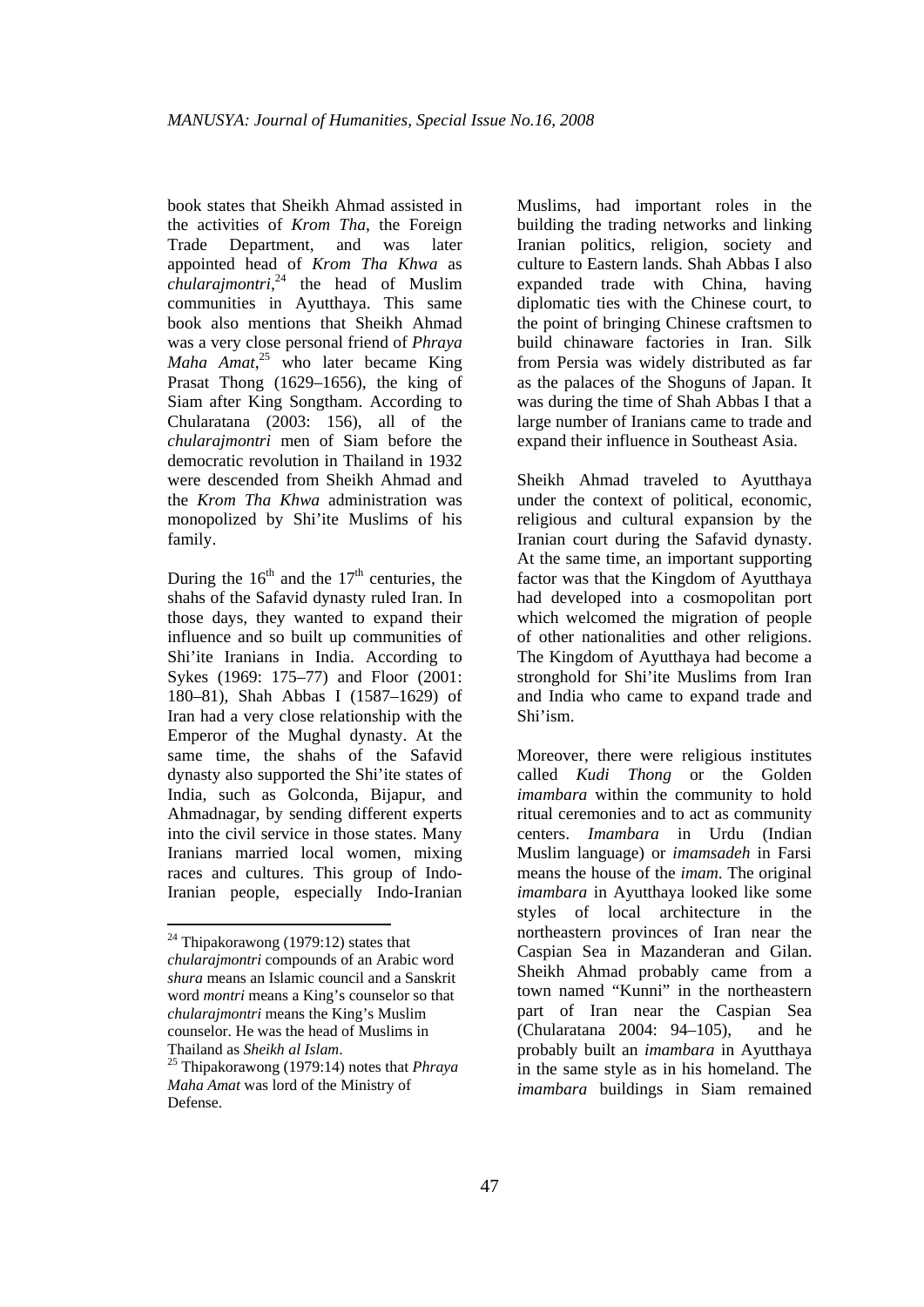under the patronage of noblemen in the family of Sheikh Ahmad until Ayutthaya was destroyed by the Burmese in 1767 A.D. During the reign of King Rama I, the first King of the Bangkok era, it was rebuilt in the Shi'ite Muslim community in Thon Buri province on the western side of the Chao Phraya near Bangkok.

The *imambara* building is not only the center of the Shi'ite Muslim community, but also the center of *taziyat*, the most important ritual of Shi'ite Muslims in Thailand. The *taziyat* or *ashura* ceremony is performed to commemorate the martyrdom of Imam Hussein, the grandson of the Prophet Muhammad. He was killed by Yazid I, the second Caliph of the Umayyad in 680 A.D. Shi'ite Muslims, who highly respect Muhammad's descendents as the holy family, perform *taziyat* in the month of *Muharram*, the first month of the Islamic lunar calendar. Every year they mark the martyrdom of Imam Hussein for ten days. They wear black, the color of mourning, and make a procession which represents the epic of Imam Hussein and his followers in Karbala.

Rabi (1972) claims that King Narai (1656– 1688 A.D.) and his companions hid in the *taziyat* procession of the Shi'ite Muslims in Ayutthaya to seize the Royal Palace and arrest his uncle, the former King. According to the descriptions of the French Envoy who was sent by King Louis XIV to the Siamese court of King Narai in the 17<sup>th</sup> century, the *taziyat* procession was a famous and well–known Moorish ceremony in Siam.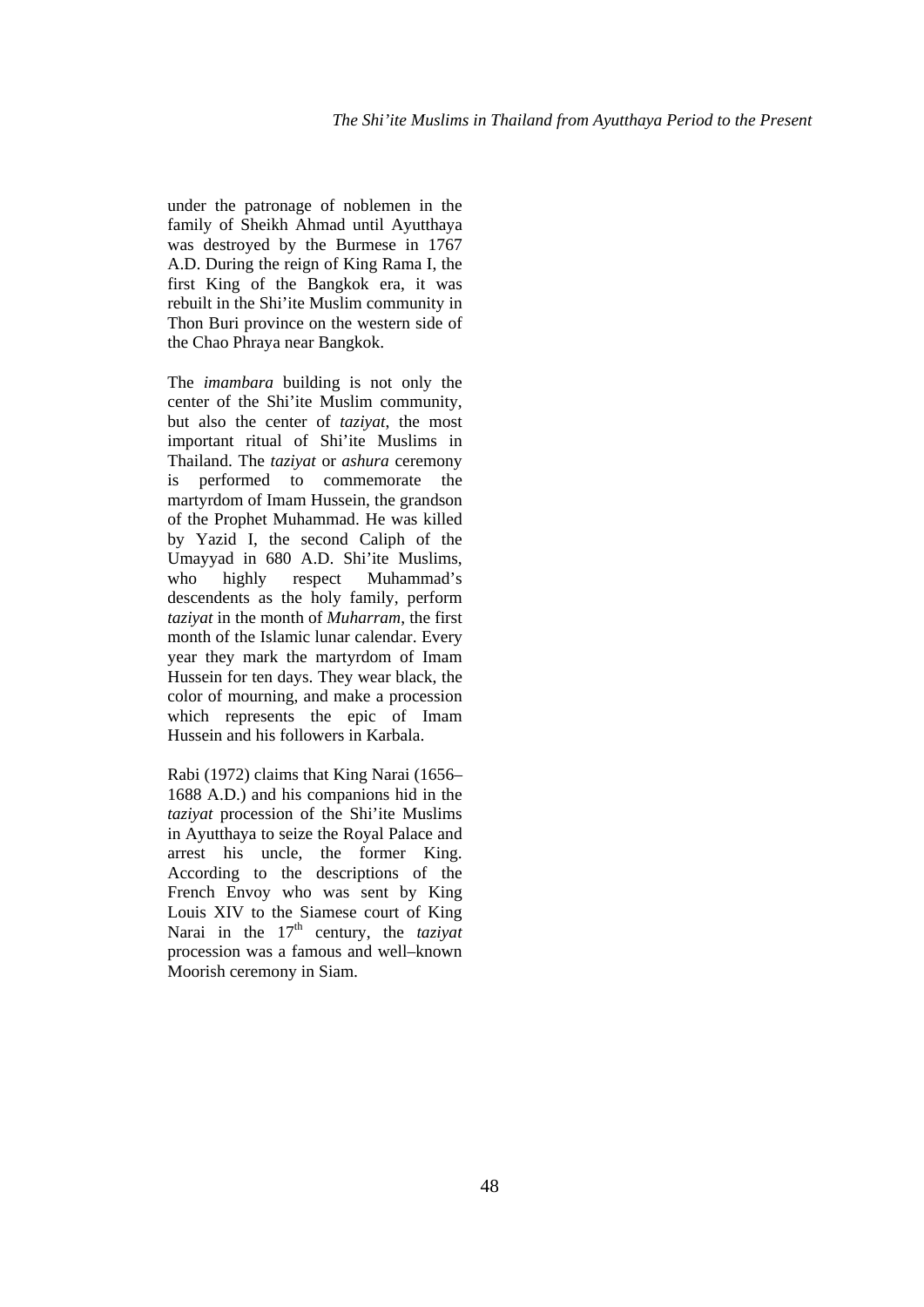### **The prelude of the Bunnag family: The Shi'ite Muslims in the transition period**



 $\epsilon$  Shi'ite Muslim **<sup>参</sup>** Buddhist

> Figure 2: The Early Sheikh Ahmad's Lineage (Source: Chularatana 2003: 102)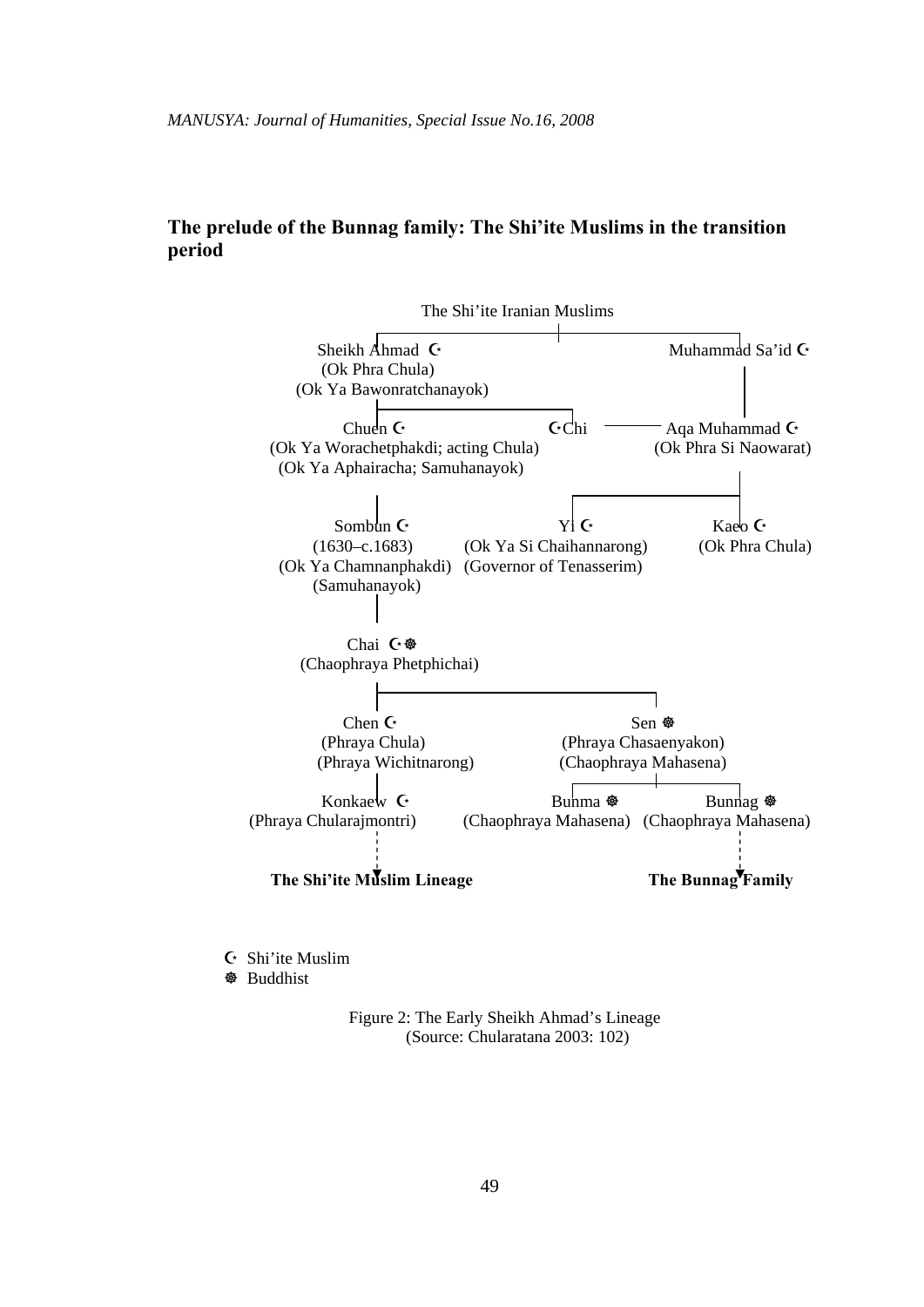After King Narai died, Phra Phetracha, a high-ranking courtier-official, usurped the throne and founded the Ban Phlu Luang dynasty in 1688. The Ban Phlu Luang kings formed new diplomatic policies to limit contact with foreigners and control the roles of Muslims and Christians in the kingdom (Chularatana 2003: 244–245). King Borommakot (1733–1758) emphasized the Ayutthaya kingdom as the center of Theravada Buddhism. In 1751, King Kirti Sri Rajasinha of Kandy sent his envoy to the Siamese king to invite Siamese monks to perform the ordination ceremony for the Kandyan Sangha, which had deteriorated as a result of European expansion since the late  $16<sup>th</sup>$  century. At the end of 1751, King Borommakot sent a group of senior monks to Sri Lanka to re-establish Buddhism. Because of this, Buddhism in Sri Lanka is called *Siamwong* Buddhism.26

To solidify his reputation as a true Buddhist king, he ordered renovations on many royal temples in Ayutthaya and concentrated on Buddhist royal ceremonies, for instance the annual pilgrimage to *Phra Phutthabat*, the Buddha's footprint, in Saraburi, a province north of Ayutthaya. Moreover, he strictly controlled the expansion of Islam and Christianity by emphasizing the royal regulation of

1

religious missions prohibiting Thai, Mon and Lao in Siam from professing mistaken beliefs.27 As mentioned in *The Laws of the Three Seals* (Khurusapha 1962: 98–99) and Lailert (1972: 283), those Thai, Mon or Lao who deserted the holy Siamese religion for Christianity and Islam would be subjected to capital punishment. Lailert (1972: 287) also mentions that during the Ban Phlu Luang period, Buddhism was used to create a sense of identity and a sense of unity within the kingdom.

Some of the Sheikh Ahmad's descendants in the Siamese bureaucracy probably worried about the situation which had an effect on their stability, and then probably were pressed to convert to Buddhism. According to Thipakorawong (1979: 23), Phraya Phetphichai (Chai), the head of Sheikh Ahmad's family, converted to Buddhism in order to join the royal pilgrimage of King Borommakot to Phra Phutthabat in 1750*.* After Phraya Phetphichai (Chai) changed his belief and came back from Phra Phutthabat, he and his family succeeded in re-establishing their power and roles in the Siamese administration. Phraya Phetphichai (Chai), the head of the royal guard, was appointed to be Chaophraya Phetpichai, a highranking noble, and his second son, Sen, was put in the position of *Chaophraya Mahasena*, the master of the Ministry of Defense, during the reign of King Ekkathat (1758–1767). *Chaophraya Mahasena* (Sen) had a son with his second wife, named Bunnag who had close relations with *Luang Yokkrabat Mueang Ratchaburi* (the ruler of Ratchaburi), named Thong Duang, and he married Nuan, a younger sister of Nak, *Luang Yokkrabat Mueang Ratchaburi*'s wife also. After *Luang Yokkrabat Mueang* 

<sup>26</sup> Buddhism in Sri Lanka had suffered a decline under Portuguese rule between 1594 and 1612. The movement for a Buddhist revival in Sri Lanka dated from about the second decade of the  $18<sup>th</sup>$  century under the patronage of the Kandyan kings. The Kandyan embassy left Sri Lanka in 1750, arrived in Ayutthaya in May 1751 and left toward the end of this year accompanied by eighteen monks led by Phra Ubali and Phra Ariyanamuni. Sri Lankan monks who were ordained by Siamese monks of the Buddhist mission formed a sect known as *Siamwong* or *Ubaliwong*. See Lailert (1972: 279–282)

<sup>27</sup> *The Laws of the Three Seals* (กฎหมายตราสาม

ดวง) (Khurusapha 1962: 98–99)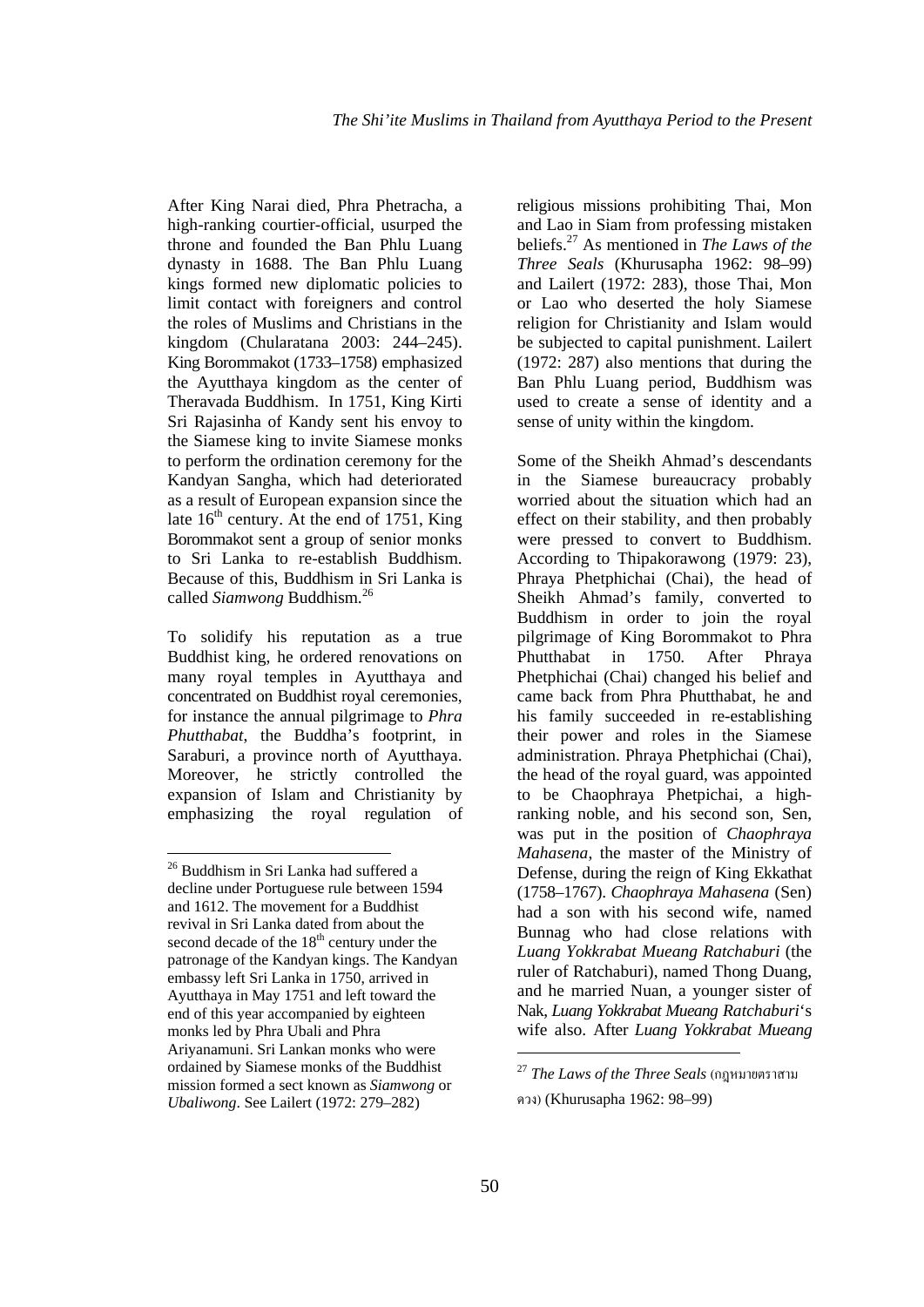*Ratchaburi* took control of Siam and crowned himself king, King Rama I (1782–1809), Bunnag became a highranking courtier-official of King Rama I. His family played a vital role in administering the Siamese kingdom from the early Rattanakosin period until the 1880s (Keat Gin Ooi 2004: 288).

It was possible that Chaophraya Phetpichai and some of his heirs applied *taqiyah*, the Shi'ite practice of dissimulation, to avoid the complicated problem with Ban Phlu Luang's policy. Among the followers of the different schools of Islam, Shi'ites are well known for their practice of *taqiyah*. In case of danger they dissimulate their religion and hide their particular religious and ritual practices from their opponents.28 *Taqiyah* might have been applied to maintain the positions of Sheikh Ahmad's family in the Siamese bureaucracy and to protect the Shi'ite community from the ethno-religious persecution during the Ban Phlu Luang's era.

Though Chaophraya Phetpichai and his younger son, Sen, converted to another religion, his eldest son, Chen, remained faithful to Shi'ism, his ancestors' faith. He was appointed to the position of *Phraya Chula*, the master of *Krom Tha Khwa*, in King Ekkathat's reign, and his son, Konkaew, was appointed to the position of *Phraya Chula*, the first *chularajmontri* in the Rattanakosin period, by King Rama I.

1

## **The Shi'ite Muslims in the Rattanakosin Period**

After Ayutthaya was destroyed by the Burmese in 1767, some of the members of Sheikh Ahmad's family migrated to Bangkok, the new capital city of the Siamese Kingdom after Ayutthaya, and reestablished a new Shi'ite Muslim community on the banks of the Chao Phraya opposite the Grand Palace. The increasing power of the Bunnag family during the early Rattanakosin period sustained the stability of the Sheikh Ahmad's descendants. Konkaew, a descendant of Sheikh Ahmad and a cousin of Bunnag, was appointed to the position of *Phraya Chularajmontri*, the head of Muslim communities in Siam. Between 1782 and 1932, the Shi'ite *chularajmontri* men from Sheikh Ahmad's family continued to administer the *Krom Tha Khwa* with the support of the members of the Bunnag family who held influential positions in Siamese departments especially *Krom Phra Khlang*, the Ministry of Trade and Finance, which commanded *Krom Tha Khwa* as well.

 $28$  According to Tabatabai (1989: 223), the practice of *taqiyah* is permitted if there is definite danger facing one's own life or the life of one's family, or the possibility of the loss of the honor and virtue of one's wife or other female members of the family, or the danger of the loss of one's material belongings to such an extent as to cause complete destitution and prevent a man from being able to continue to support himself and his family.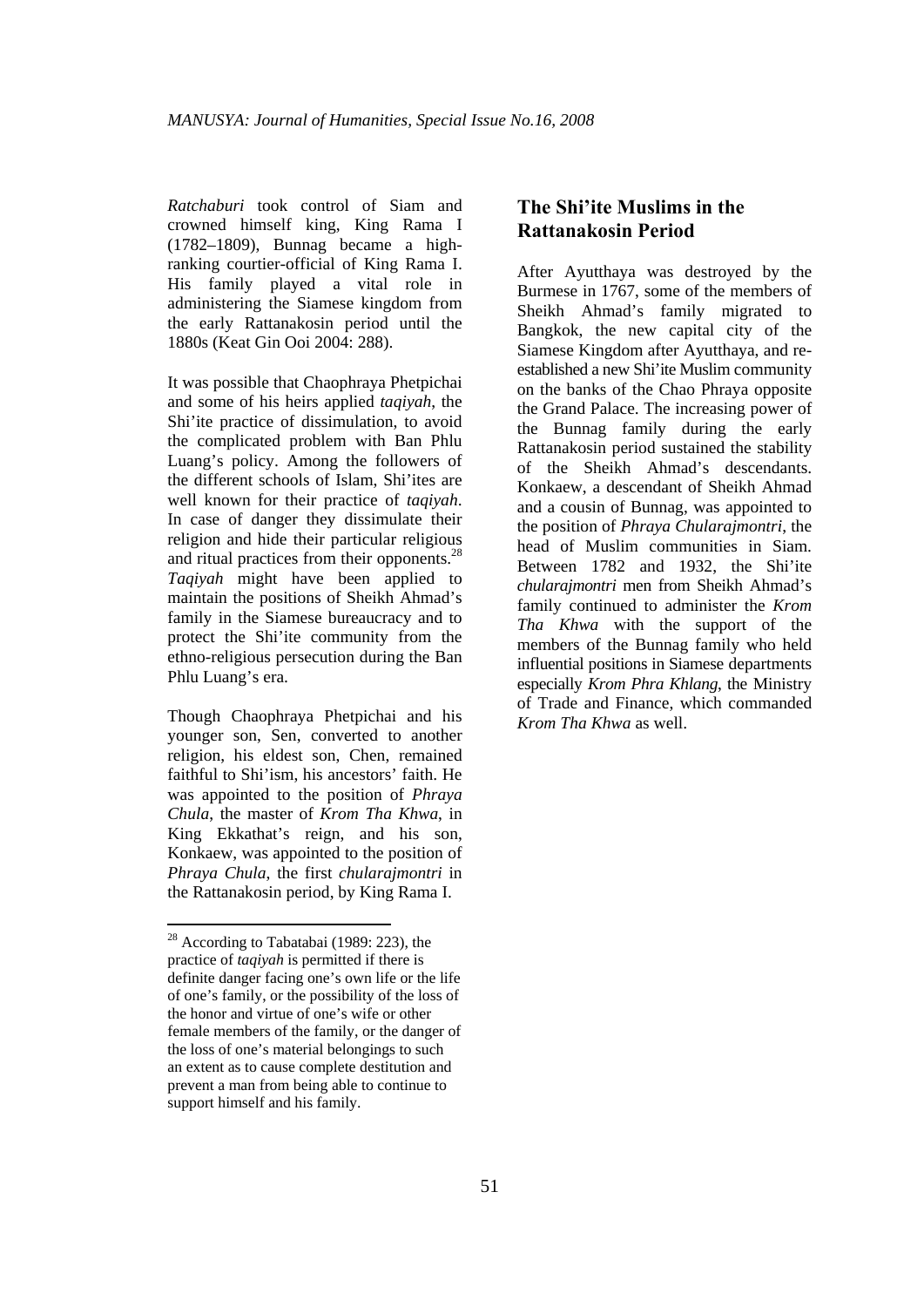

Figure 3: The connection between the Muslim families and the Chakkri Dynasty (Source: Chularatana 2007: 250)

The Shi'ite *chularajmontri* men from Sheikh Ahmad's family not only had closed relations with the members of the Bunnag family but also had connections with the members of the Chakkri dynasty. *Phraya Chularajmontri* (Konkaew) married Sem, a daughter of *Phraya Ratchawangsan* (Noi), the master of the Siamese navy, a member of Sultan Sulaiman's family, Sunnite Iranian Muslim from Songkla. Sulaiman was a son of *Dato'* Mogol, an Indo-Iranian traveler from the Indonesian archipelago. *Dato*' Mogol was appointed to be the first governor of Songkhla by King Song Tham (Chalayondecha 1986: 130–32). After the usurpation of King Prasat Thong in 1629, Sulaiman declared the independence of the Sultanate kingdom of Songkhla. He and his successors ruled Songkhla until the kingdom was invaded by Siamese troops in 1668. Some of their descendants migrated to Ayutthaya and were appointed to high positions in the Siamese bureaucracy especially *Krom Asa Cham*  (Chalayondecha 1986: 130). Some of the members of Sultan Sulaiman's family were closely connected with the Chakkri dynasty and Sheikh Ahmad's family through marriage. Three of the Shi'ite *chularajmontri* men in the early Rattanakosin period, Konkaew, Thuean and Nam, married women from Sultan Sulaiman's family. Because of their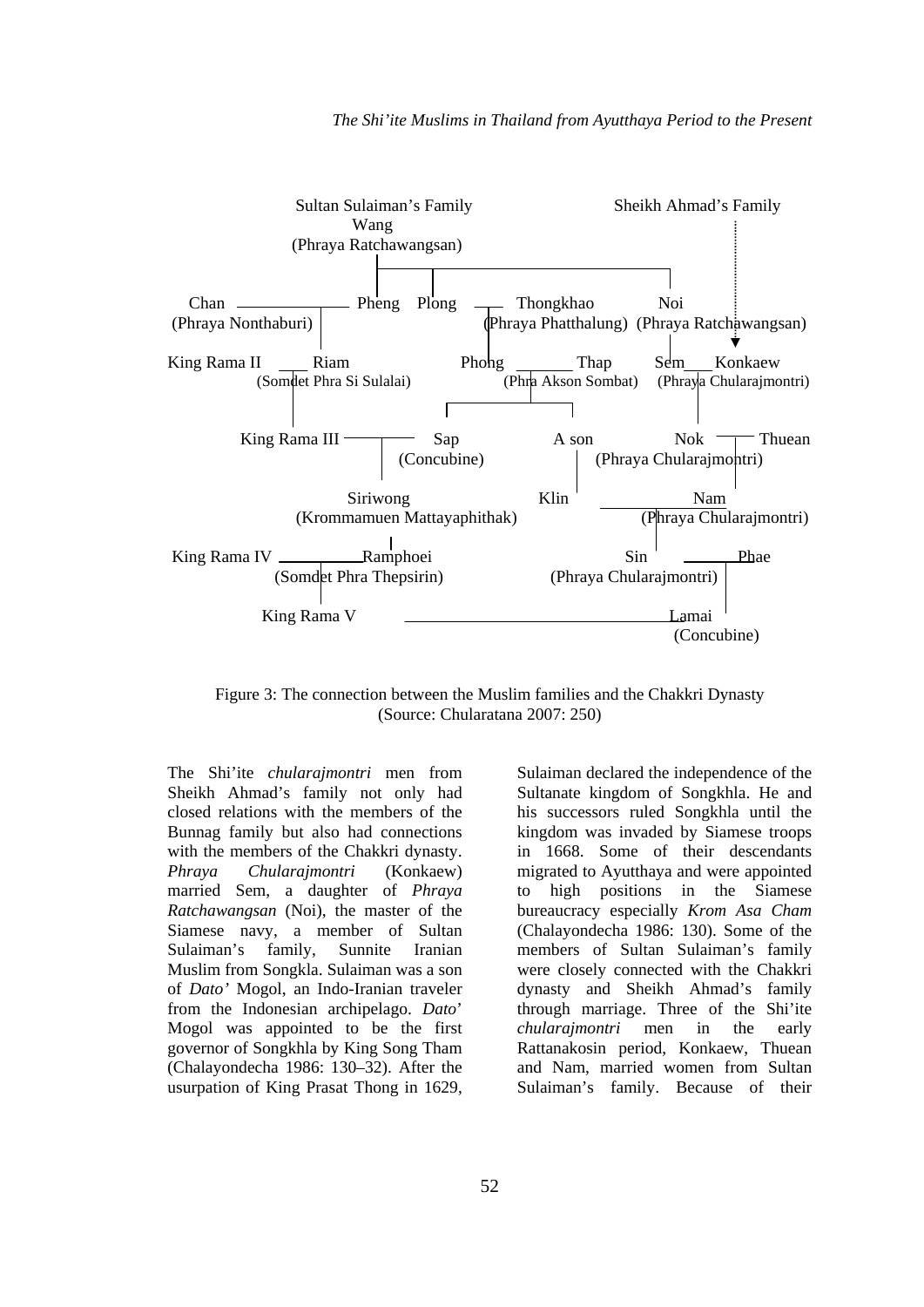relations with the members of the Chakkri dynasty and other powerful families in Siam, they were supporters of the head of Muslims including the Shi'ites and Sunnites in the central part of Siam.

#### **The thirteen Shi'ite Muslim** *Chularajmontri* <sup>29</sup>

1. *Ok Ya Bawon Ratchanayok*  (Sheikh Ahmad), *chularajmontri* (the king's supervisor) during the reign of King Prasat Thong

2. *Phraya Chularajmontri* (Kaew) during the reigns of King Prasat Thong and King Narai

3. *Phraya Chularajmontri* (Son) during the reigns of King Phetracha and King Thai Sa

4. *Phraya Chularajmontri* (Chen) during the reigns of King Borommakot and King Ekkathat

5. *Phraya Chularajmontri* (Konkaew) during the reign of King Rama I

6. *Phraya Chularajmontri* (Akayi) during the reign of King Rama I

7. *Phraya Chularajmontri* (Thuean) during the reigns of King Rama II and King Rama III

8. *Phraya Chularajmontri* (Nam) during the reigns of King Rama III and King Rama IV

9. *Phraya Chularajmontri* (Noi) during the reign of King Rama IV

10. *Phraya Chularajmontri* (Sin) during the reign of King Rama V

11. *Phraya Chularajmontri* (Sun Ahmadchula) during the reigns of King Rama V and King Rama VI

12. *Phra Chularajmontri* (Kasem Ahmadchula) during the reign of King Rama VI

1

13. *Phra Chularajmontri* (Son Ahmadchula) during the reign of King Rama VII

By the time of the Bangkok kingdom, the *chularajmontri* had become an official leader of all Muslims in Thailand. In the Bangkok period, there were nine *chularajmontri* men, all of whom were descended from the Shi'ite *chularajmontri* in the Ayutthaya period, and all of whom served under the Chakkri kings as highranking nobility in *Krom Tha Khwa*.

Following the Democratic Revolution in Thailand in 1932, there was no appointment of a *chlarajmontri* after the death of *Phra Chularajmontri* (Son), the last *chularajmontri* from Sheikh Ahmad's family, in 1936. It was not until the turmoil and disaffection of Muslims in Southern Thailand following General Pibun's forced integration policies, against which the rise of Malay separatism threatened the stability of the central Thai government that a new *chularajmontri* was hurriedly appointed (Aphornsuvan 2003: 20).

The Islamic Patronage Act of 1945 (revised in 1948) authorized the government to form the National Council of Islamic Affairs (NCIA) of Thailand, headed by an ex-officio *chularajmontri*. The *chularajmontri* is appointed directly by the King on the recommendation of the Minister of Interior, and can be removed only by the King. His tenure is for life (Aphornsuvan 2003: 21).<sup>30</sup> The first *chularajmontri* in the democratic period was a commoner, Cham Promyong, a Sunni Muslim who was a member of the

<u>.</u>

<sup>29</sup> Chularatana (2007: 243)

<sup>&</sup>lt;sup>30</sup> See also "The Islamic Patronage Act of 1945" in *The Collected Laws of Islam* (Bangkok: Nidhivedh, 1997), p. 12.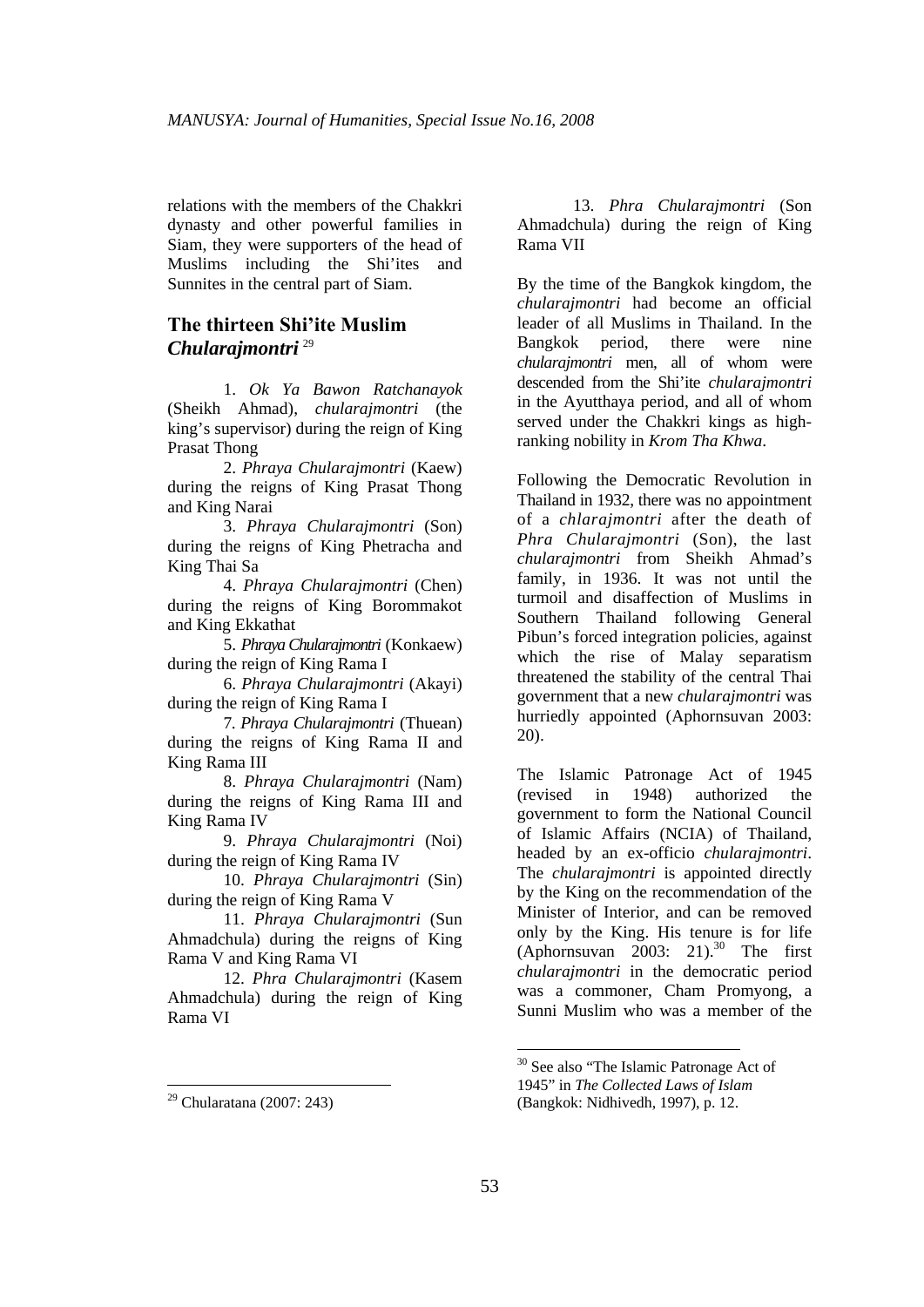People's Party and a senior government official in the Public Relations department at that time (Aphornsuvan 2003: 21). The Shi'ite Muslims in the Siamese administration lost their positions and the last three *chularajmontri* men after the Democratic Revelation were appointed from the Sunnites, the majority of Muslims in Thailand.

The Shi'ite population in the Rattanakosin period grew and some of their members moved to establish settlements in other areas. In 1950, *Masjid* Kudi Luang, the first Shi'ite Muslim community established in the early Bangkok period, moved from the banks of the Chao Phraya to a new place because they gave up their property for enlargement of the Thai Navy's head office, situated near their community. Today, there are four Shi'ite Muslim mosques in Bangkok, Masjid Kudi Luang, Kudi Charoen Phat, Masjid Dinfallah and Masjid Phadung Tham Islam. All of them are situated in the Thonburi district of Bangkok and they are also centers of Shi'ite Muslim communities in Thailand. There are around 6,000 to 7,000 Shi'ite Muslims in the Bangkok area, which makes them a minority group of Muslims. Most of them are descended from Indo-Iranian Muslim ancestors that settled in Thailand in the Ayutthaya and the early Bangkok periods.

#### **The Shi'ite communities and the new Islam impact**

The Islamic Revolution in Iran in 1979 had an impact on the Muslim world. It came, not primarily from the left, but from the religious establishment; not in the name of socialism, but in the name of Islam (Lapidus 2002: 485). Since the revolution, Shi'ite centers of Islamic learning in Iran, especially in the city of Qum, have prospered. Over the years, the Islamic academies in Qum have trained the next generation of Shi'ite Muslims and religious leaders from across the Middle East and other parts of the globe. They spend years in Qum, learning Persian, Arabic, religious sciences, jurisprudence, theology and philosophy. Long stints of study in Qum allow them to forge cultural ties with Islamic Iran and learn much about the country. Time spent in Iran no longer impacts only the spirit of Islamic revolution to seminary students, but is also more likely to wind up exposing them to reformist and democratic thought (Nasr 2007: 217–218).

The Islamic Revolution subsequently impacted the Shi'ite communities in Thailand. The new republic has had a policy to export the Shi'ite revival to Shi'ite communities around the globe. As Shi'ite missionaries, Iranian sheikhs have propagated their religious ideas and practices in Shi'ite communities in Thailand. The Iranian government has also provided funding for religious activities in their communities and Iranian Shi'ite academic institutes have given scholarships to young people to study Islamic practices in Iran.

The Shi'ite revival stemming from the Islamic Republic of Iran is disseminated through their communities and has brought about changes in their rituals and culture. For example, the traditional *taziyat* that had been followed from the four hundred years' local conservative ritual, were changed, and some *imambara* buildings were also changed from the local to the Middle Eastern traditions.

During the transition period, Shi'ite Muslims in Thailand are informally separated into two groups. The original group who call themselves *chao sen*,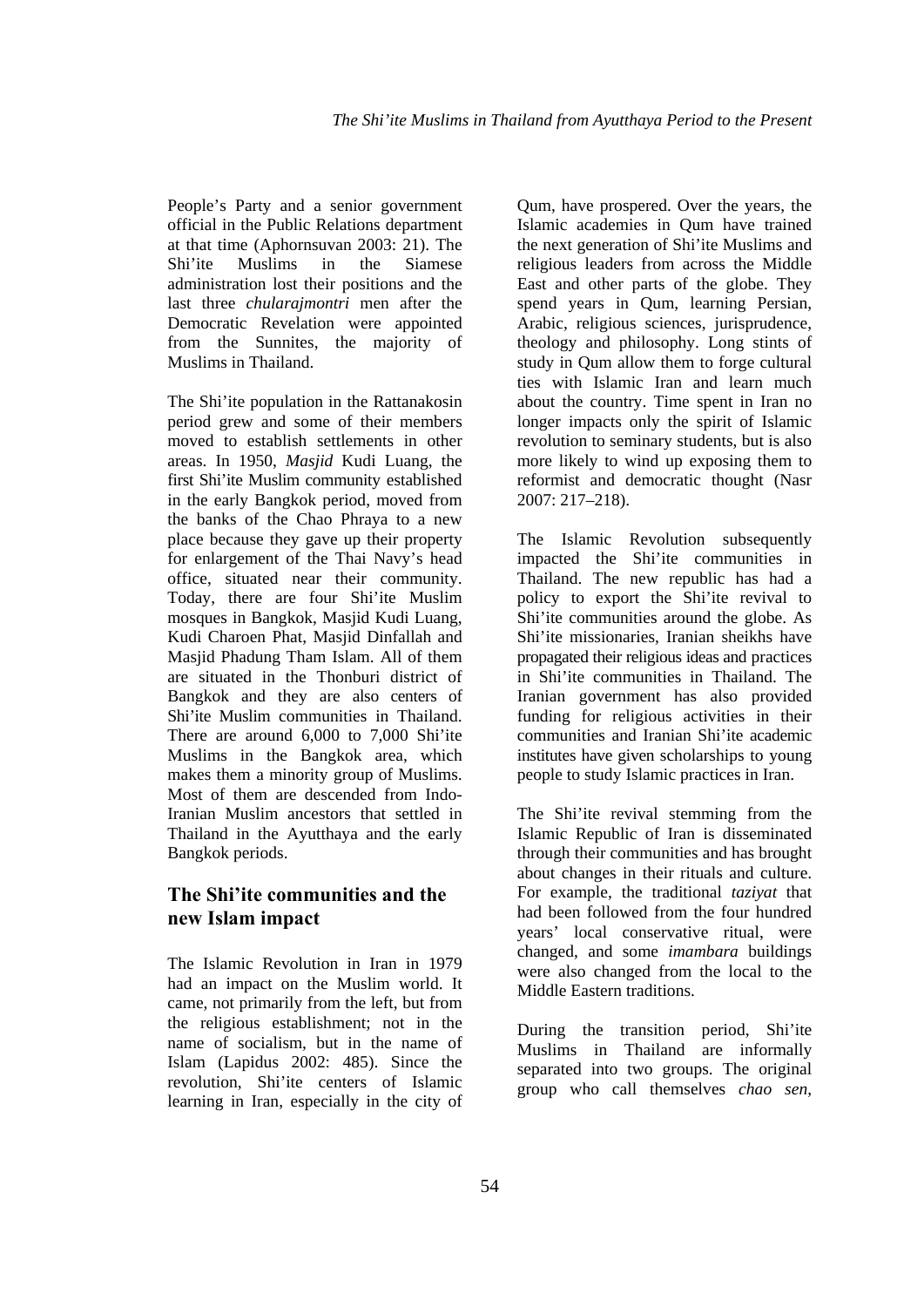meaning Imam Hussein's followers, have tried to conserve their traditional local culture and old ways. The other, who is called by the original group *chi a mai*, meaning the new Shi'ite, converted from other beliefs to revival Shi'ism. Their religious activities have been influenced by the new Iranization after the Islamic Revolution.

At present, these two groups of Shi'ite Muslims have different ideas. They are confronting new changes. The *chao sen* start to decrease in number while the *chi a mai* increase and try to expand their influence through the support of Iranian Islamic institutes. Thus Shi'ite Islam in Thailand is at this very moment in the process of vital changes once again after four hundred years of their establishment in the Buddhist Kingdom of Thailand.

#### **References**

- Alam, Shah Manzur. 1959. Masulipatam: A Metropolitan Port in the Seventeenth Century. *Islamic Culture* 33.3: 169–87. Hyderabad, Deccan, India: Islamic Culture Board.
- Andaya, Leonard Y. 1999. Ayutthaya and the Persian and India Muslim Connection. In *From Japan to Arabia: Ayutthaya Maritime Relations with Asia*, edited by Kennon Breazeale*.*  Bangkok: Thammasat University Printing House.
- Aphornsuvan, Thanet. 2003. *History and Politics of the Muslims in Thailand*. Revised edition. Bangkok: Thammasat University. (In Thai)
- Arasaratnam, Sinnappah. 1984. The Coromandel-Southeast Asia Trade 1650–1740: Challenges and Responses

 of a Commercial System. *Journal of Asian History* 18.2:113–35. Wiesbaden, Germany: Harrassowitz Verlag.

 Barbosa, Duarte. 1967. *The Book of Duarte Barbosa.* Volume 2. Millwood and New York: Kraus Reprint.

Chalayondecha, Prayoonsak. 1986.  *Muslims in Thailand* (มุสลิมในประเทศ ไทย). Bangkok: Sultan Sulaiman Foundations. (In Thai)

- Chardin, John. 1988. *Travels in Persia 1673–1677*. New York: Dover Publication.
- Choisy, Abbé de. 1993. *Journal of a Voyage to Siam 1685–1686*. Kuala Lumpur: Oxford University Press.

Chularatana, Julispong. 2003. The Nobility in the Department of Foreign Affairs, Right Division: The Study of Role and Duty from Ayutthaya Period to Rattanakosin Period (ขุนนางกรมทา

ขวา:การศึกษาบทบาทและหนาที่ในสมัยอยุธยา

ถึงสมัยรัตนโกสินทร์ พ.ศ.2153-2435).

 Bangkok: Chulalongkorn Univerity Press. (In Thai)

- ---. 2004. Sheikh Ahmad: The Prelude of the Bunnag Family (เฉกอะหมัด: ปฐมบท สกุลบุนนาค). *Art & Culture Magazine* (ศิลปวัฒนธรรม) 25.5: 94–105. (In Thai)
- ---. 2007. Muslim Communities during the Ayutthaya Period. *MANUSYA* 10.1: 94. Bangkok: Chulalongkorn University Press.

---. 2007. Chao Sen during the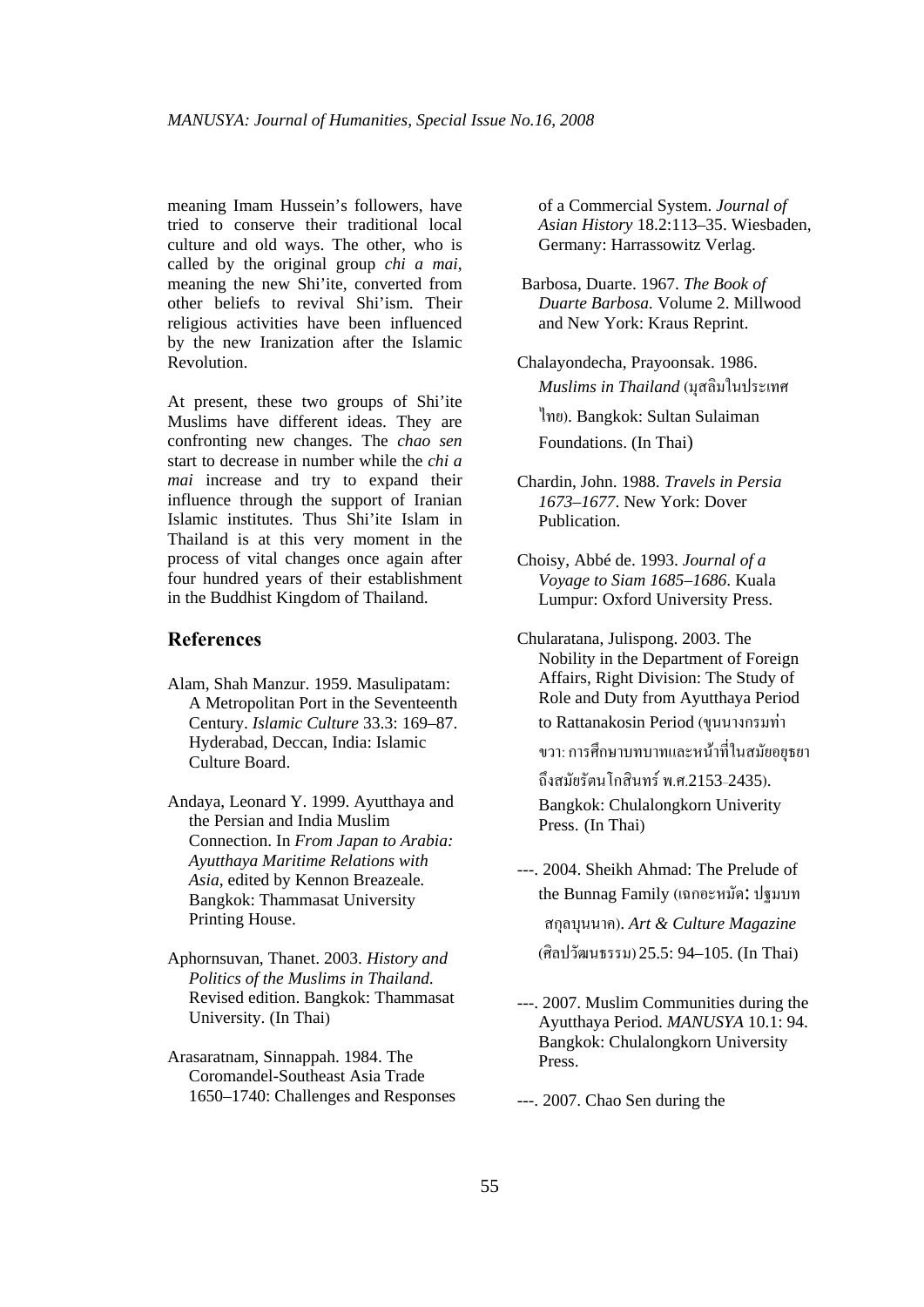Rattanakosin Period (กรุนระบั่นบนชั้น ชะฎัต: เจาเซ็นครั้งแผนดินกรุงรัตนโกสินทร).  *Journal of the Historical Society* (วารสารสมาคมประวัติศาสตร), Volume 29. Bangkok: The Royal Historical Society of Thailand. (In Thai)

- Cole, J. R. I. 1988. *Roots of North Indian Sh'ism in Iran and Iraq*. Berkeley: University of California Press.
- Cortesoa, Armando (tr. and ed.). 1990. *The Suma Oriental of Tomé Pires and the Book of Francisco Rodriques*. Volume 1. **New Delhi: Asian Educational Services.**
- Damrongrachanuphap, Prince. 1991. *The Royal Chronicles of Ayutthaya, Royal Autograph Version* (พระราชพงศาวดารกรุง
	- ศรีอยุธยาฉบับพระราชหัตถเลขา)*.* Bangkok: Chunum Sahakorn. (In Thai)
- Datta, Kalikinkar; H. C. Raychaudhuri and R. C. Majumdar. 1987. *An Advanced History of India*. Madras: Macmillan India Press.
- Dewongsa, Komcum. 1987. *The Role of Ayutthaya's Market Places in Internal and External Trade (A.D.1630– A.D.1767)*. M.A. Thesis, Department of **History, Faculty of Arts,** Chulalongkorn University. (In Thai)
- Floor, Willem. 2001. *Safavid Government Institutions*. Costa Mesa: Mazda Publishers.
- Garnier, Derick. 2004. *Ayutthaya Venice of the East*. Bangkok: River Books.
- Gervaise, Nicolas. 1989. *The Natural and Political History of the Kingdom of*

 *Siam*. Translated by John Villiers. **Bangkok: White Lotus.** 

Hall, D. G. E. 1994. *A History of South- East Asia*. 4th edition. Malaysia: Macmillan Press.

- Kaempfer, Engelbert. 1987. *A Description of the Kingdom of Siam 1690*. Bangkok: White Orchid Press.
- Kanjanakphan. 1974. *The Geographic Studies of Wat Pho* (ภูมิศาสตรวัดโพธิ์). 2nd edition. Bangkok: Burinth Publishers. (In Thai)
- Keat Gin Ooi. 2004. *Southeast Asia: A Historical Encyclopedia, from Angkor Wat to East Timor*. Santa Barbara, CA, USA: ABC-CLIO.
- Khurusapha. 1961a. A Collection of Poems Sung in Ayutthaya Royal Barge Processions (ประชุมกาพย์เห่เรือสมัยอยุธยา). Bangkok: Khurusapha. (In Thai)
- ---. 1961b. *Royal Chronicles of Ayutthaya, Luang Prasert Version and Kromphra Paramanuchit Version and Northern Thai Chronicles, Phra Wichian Preecha (Noi)* (พระราชพงศาวดารกรุงศรี อยุธยาฉบับหลวงประเสริฐและฉบับ
	- กรมพระปรมานุชิตและพงศาวดารเหนือฉบับ

 พระวิเชียรปรีชา (นอย)). Bangkok: Khurusapha. (In Thai)

- ---. 1962. *The Laws of the Three Seals Volume I* (กฎหมายตราสามดวงเลม 1). Bangkok: Khurusapha. (In Thai)
- ---. 1968. *Collected Historical Data Volume 25 (Part 41 – 43), French*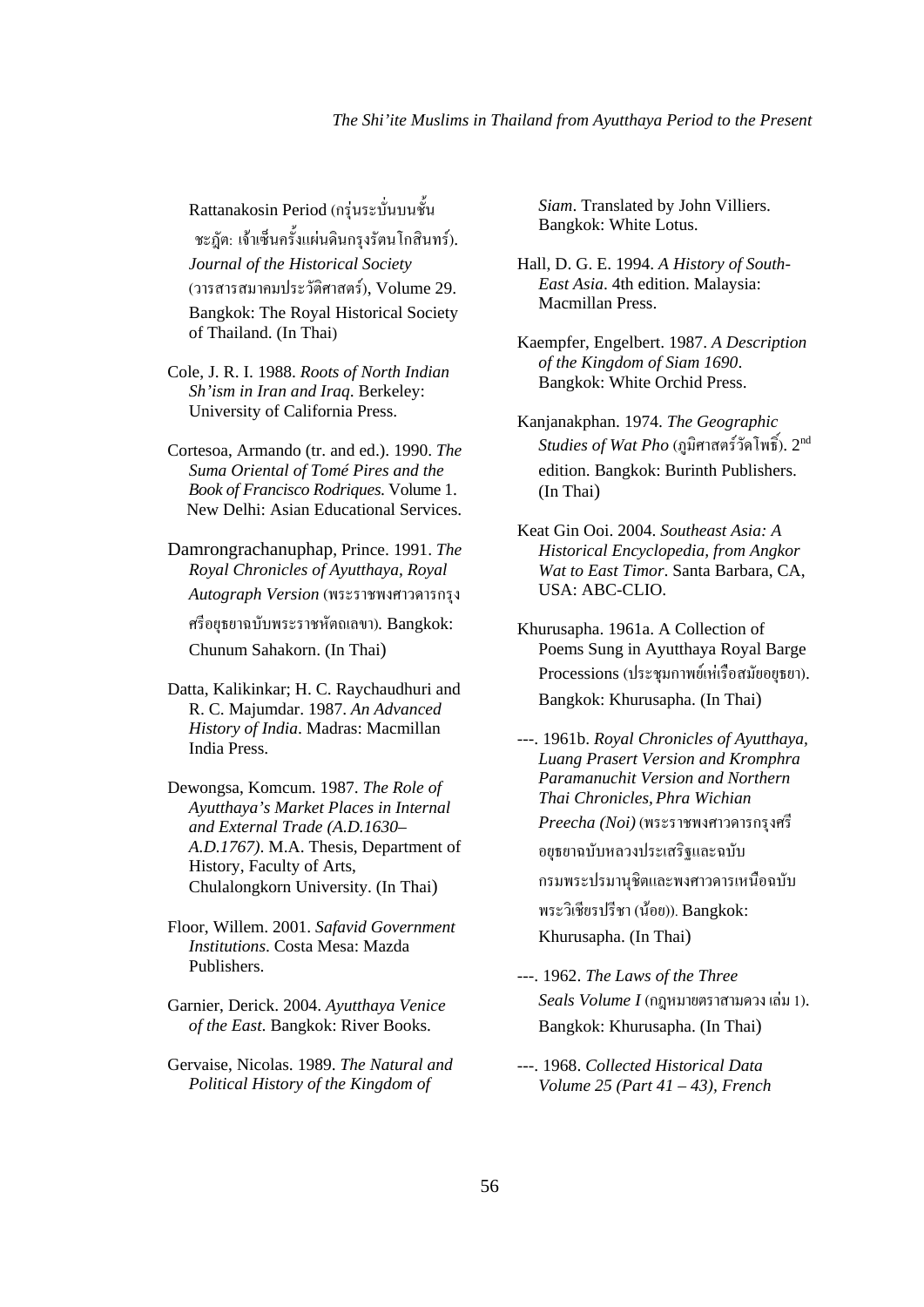*Merchants' Records* (ประชุมพงศาวดาร เลมที่ 25, ประชุมพงศาวดารภาคที่ 41 (ตอ) ถึง ภาคที่ 42 – 43, จดหมายเหตุของคณะพอคา ฝรั่งเศส). Bangkok: Khurusapha. (In Thai)

Krom Silpakorn. 1971. *An Explanation of the Ayutthaya Map with Phraya Boran Rajchatanin's Opinions Concerning the Art and Historical Background of Ayutthaya and Phichit* (อธิบายแผนที่พระนครศรีอยุธยากับคําวินิจฉัยของ พระยาโบราณราชธานินทรเรื่องศิลปะและภูมิสถานกรุง

ศรีอยุธยาและจังหวัดพิจิตร).  $\mathbf{Bangkok:}$ Sammit Printing House. (In Thai)

---. 1972. *Book of the Siamese Court Customs* Volume 2 (ลัทธิธรรมเนียมตาง ๆ เลม สอง). Bangkok: Klangwitthaya Press. (In Thai)

Kongchana, Plubplung. 1999. Historical Development of Cham Communities in Avutthava (พัฒนาการประวัติศาสตร์ชมชน

จามอยุธยา). *Journal of History* (วารสาร

ประวัติศาสตร), 67–80. Bangkok:

 Department of History, Faculty of Social Science, Srinakharinwirot University. (In Thai)

La Loubère, Simon de. 1969*. The Kingdom of Siam*. Kuala Lumpur: **Oxford University Press.** 

Lach, Donald F. and Carol Flaumenhaft (eds.). 1965. Asia on the Eye of Europe's Expansion. Englewood Cliffs: Prentice-Hall.

Lailert, Busakorn. 1972. *The Ban Phlu Luang Dynasty 1688–1767: A Study of the Thai Monarchy During the Closing Year of the Ayutthaya Period*. Doctoral dissertation, University of London.

Lapidus, Ira M. 2002. *A History of Islamic Societies*. 2nd edition. Cambridge: Cambridge University Press.

Limbert, John W. 1987. *Iran at War with History*. Boulder: Westview Press.

Marcinkowski, Muhammad Ismail. 2005. *From Isfahan to Ayutthaya: Contacts between Iran and Siam in the 17th Century*. Singapore: Pustaka National.

- Na Pombejra, Dhiravat. 1990. Crown Trade and Court Politics in Ayutthaya during the Reign of King Narai (1656– 88). In *The Southeast Asian Port and Polity: Rise and Demise*, edited by J. Kathirithamby-Wells and John Villiers, pp. 127–42. Singapore: Singapore University Press.
- Nasr, Vali. 2007. *The Shia Revival*. New York: W.W. Nortion.
- Netton, Ian Richard. 1922. *A Popular Dictionary of Islam*. Worcester: Billing & Son.
- Pinto, Fernão Mendes. 1904*. Subsidios para a sua Biografia*. Translated by Christovao Aires. Lisbon: Academia das Ciencias.
- Pongsripian, Winai (ed.). 1985. *Thai Historical Data on Ayuttaya from Thai and Western documents* (ขอมูล

ประวัติศาสตรไทยจากเอกสารไทยและ

ตางประเทศ). Nakhon Pathom:

 Department of History, Faculty of Arts, Silpakorn University. (In Thai)

Rabi, Muhammad. 1972. *The Ship of Sulaiman*. Translated by John O' Kane.